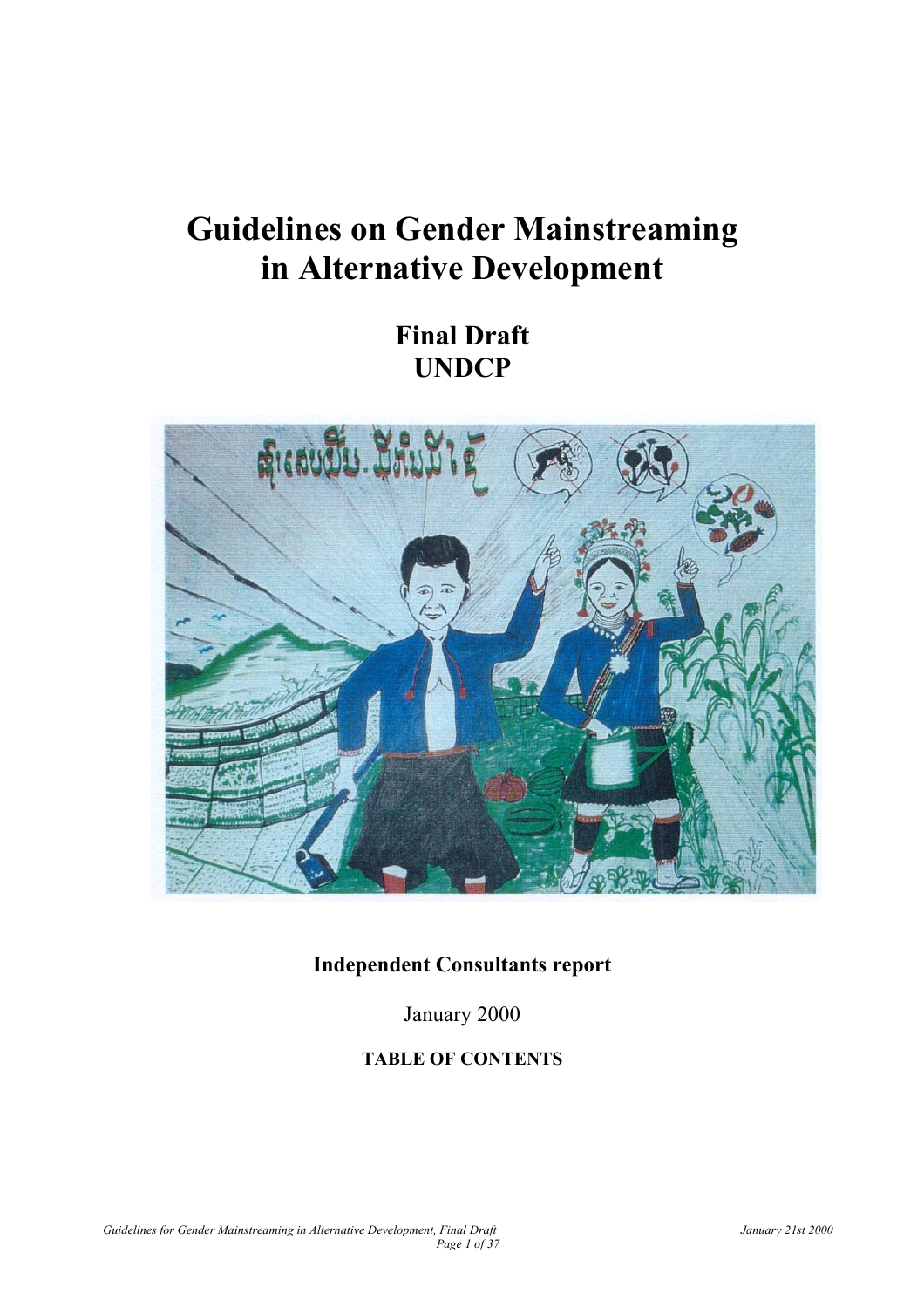# GLOSSARY OF GENDER TERMS

|                | 11<br>1.2         |                                                        |    |
|----------------|-------------------|--------------------------------------------------------|----|
| 2              |                   |                                                        |    |
|                | 2.1<br>22         |                                                        |    |
| 3              |                   | UNDCP ALTERNATIVE DEVELOPMENT PROGRAMMES AND PROGRAMME |    |
|                | 3.1<br>3.2<br>3.3 |                                                        |    |
| $\overline{4}$ |                   | UNDCP STAFFING POLICY AND MANAGEMENT IN ALTERNATIVE    | 27 |
|                | 41<br>4.2         |                                                        | 27 |
|                | 4.3               |                                                        |    |

#### **REFERENCES**

 $\overline{a}$ 

| Annex 1: | Seasonal Calendar                                   |
|----------|-----------------------------------------------------|
|          | Annex 2: Problem ranking and problem analysis chart |
|          | Annex 3: Venn diagram of stakeholders               |

*Picture on front page:*  "Extension Poster for Drug Reduction Programme, Long District, Lao PDR" Eva Jordans, 1999

# **GLOSSARY OF GENDER TERMS[1](#page-1-0)**

<span id="page-1-0"></span><sup>&</sup>lt;sup>1</sup> This glossary is based on: FAO/ILO SEAGA, July 29, 1997; IFAD Memory Checks for Programme and Project Design, 1999; Commission of the European Communities, Women and Development – a guide to gender issues, cooperation with Latin American, Asian and Mediterranean countries, Management of the Project Cycle, Brussels, 1993.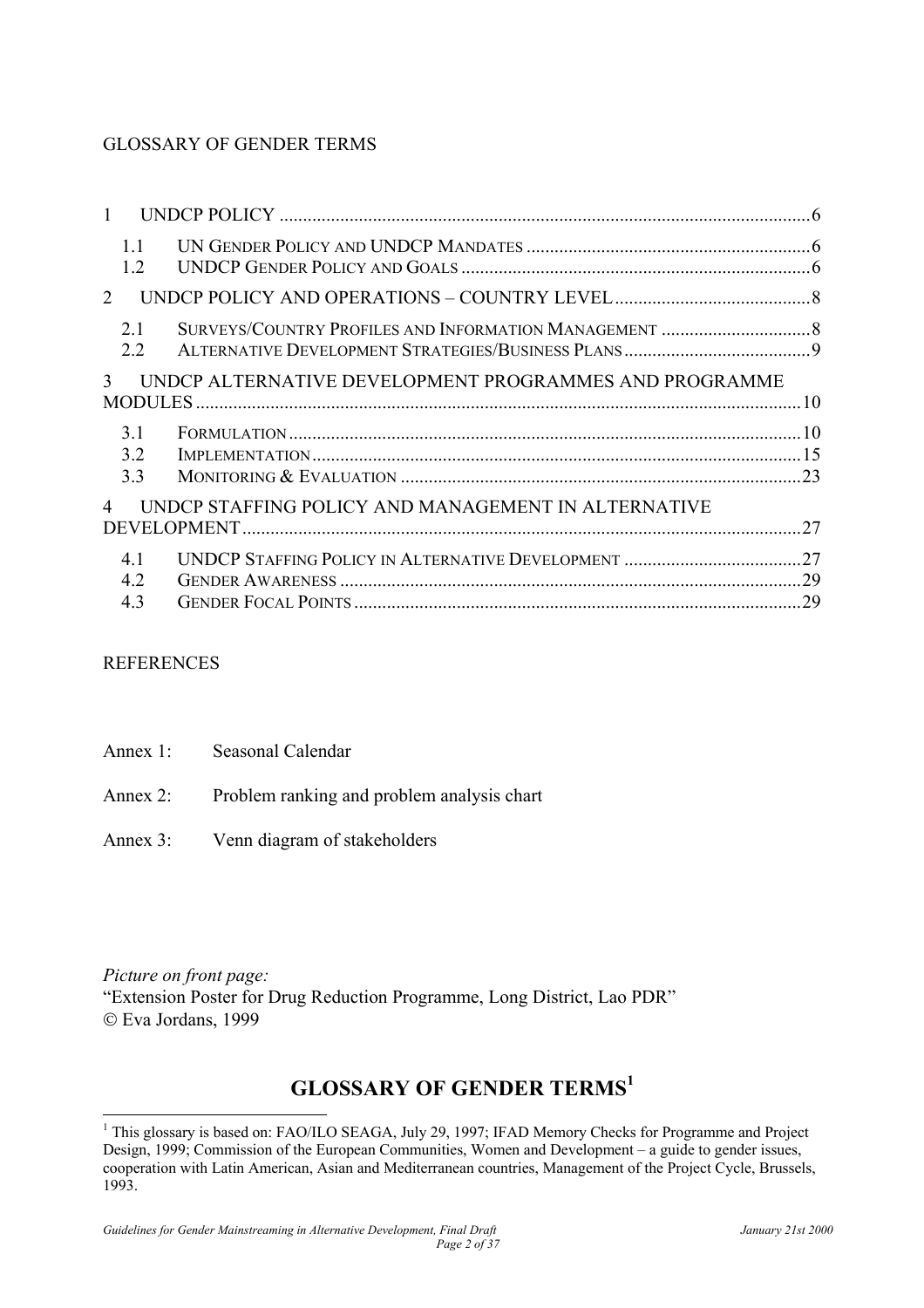#### **Sex**

Defines the condition of being male or female on the basis of biological characteristics.

# **Gender**

Gender is based on social characteristics. Gender is a means of identifying the different roles, responsibilities, constraints and expectations of both women and men in societies and cultures, which affect their ability and incentive to participate in development projects, and lead to a different project impact for women and men. These roles, which are learned, change over time and vary widely within and between cultures.

# **Gender Mainstreaming**

Gender Mainstreaming focuses on gender roles and relationships rather than on women only; it is designed to ensure that women and men have access to project resources and services, in relation to their actual responsibilities.

Recognition of women's constraints, responsibilities and know-how compared with those of men will be significant in terms of defining project/ programme activities: introduction of new technology; training; information-dissemination; extension strategies; credit and savings mechanisms; and marketing support.

#### **Gender Analysis**

Seeks to document and understand the roles of men and women systematically within a given context. Key issues include a) the division of labour for both productive and reproductive activities; b) access to, and control over, resources (land, labour, technology, services etc.) and benefits; c) social, economic and environmental factors which influence both of the above; d) decision-making capacity.

# **Gender and Development, GAD**

GAD addresses the specific roles, responsibilities and expectations of women and men in development efforts. The focus is on the relation between the different actors in the field.

#### **Gender Blindness**

The inability to perceive that there are different gender roles and responsibilities, and, consequently, the failure to analyse policies and projects in terms of the differences in their effects on women and men.

# **Gender-Differentiated Impact**

Activity results which have different effects on men's and women's lives.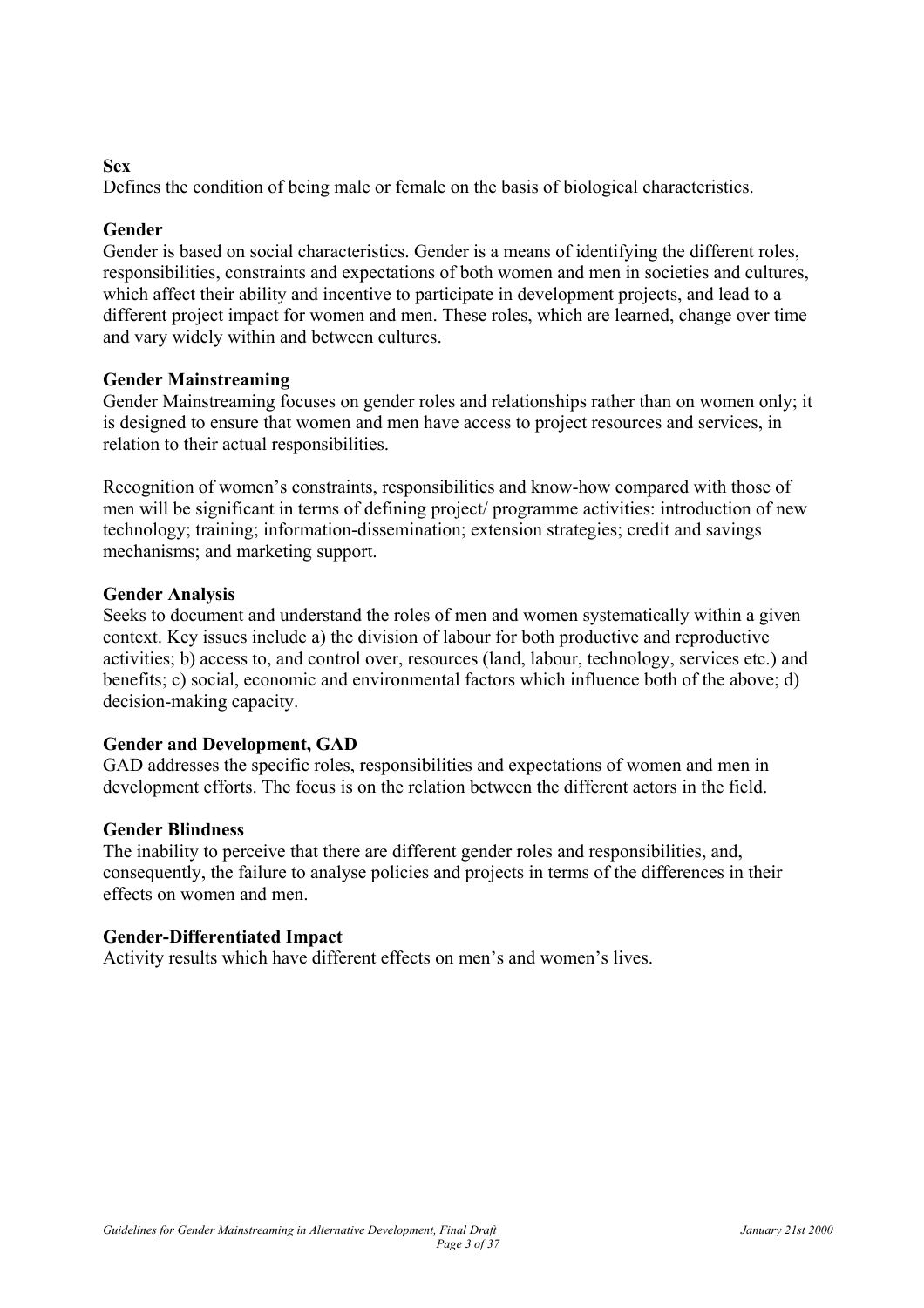#### **Practical Gender Needs**

Because men and women have different gender roles, they also have different needs. The needs of women and men relate to their existing roles in society: what people need in order to do their current jobs more easily or efficiently. Projects can meet practical gender needs without necessarily having any impact on the relationship between men and women in society.

#### **Gender Focal Points**

Individuals within an organization (e.g. in government department, NGOs) who are responsible for gender and development projects.

#### **Women's Productive Roles**

A distinction is usually made between productive or economic activities, and reproductive (or human resources maintenance) activities. Productive activities include all tasks which contribute to the income and economic advancement of the household and community, e.g. crop and livestock production, handicrafts production, marketing and wage employment.

#### **Women's Reproductive Roles**

Reproductive (human resources maintenance) activities are those carried out to reproduce and care for the household and community, including fuel and water collection, food preparation, child care, education, health care and home maintenance. These activities, which are often viewed as non-economic, generally carry no monetary compensation and are usually excluded from the national income accounts.

The Women in Development (WID) approach analysed the contributions and constraints of women in economic development. WID documented the extent of women's production, creating a paradigm shift in development organizations from one that viewed women as needy beneficiaries to a more realistic view of women as the backbone of development. However, the analyses tended to ignore women's relative position to men and to focus on the household. This often resulted in the inclusion of special women's components which tended to focus exclusively on women's domestic role, thereby diverting attention away form their economic role. Therefore, over time, WID evolved into (GAD) **Gender and Development**, which focuses on the relative roles and responsibilities of both women and men. Although there are a range of GAD approaches, a basic shared assumption is that gender-disaggregated analyses of women and men's roles, and their access to resources and decision making is required for improved development policy and practice. Depending on the aims and priorities of different organization, the practical implementation of GAD approaches has varied.

#### **Gender Equality**

Gender Equality is equal treatment of men and of women. For example, equal pay for equal work, equal numbers of male and female beneficiaries, equal representation of men and women in staffing, equal allocation of budget and other resources for men and for women's activities.

#### **Gender Equity**

Gender Equity is appropriate and fair allocation of human, material and financial resources in function of the specific needs and problems of women and men in a given context. For example, if women field staff cannot travel alone with a driver, but men can travel on a motor bike, an equitable allocation would be one bike per male field worker, and one car plus driver per two female field workers in order to achieve the same amount of extension work.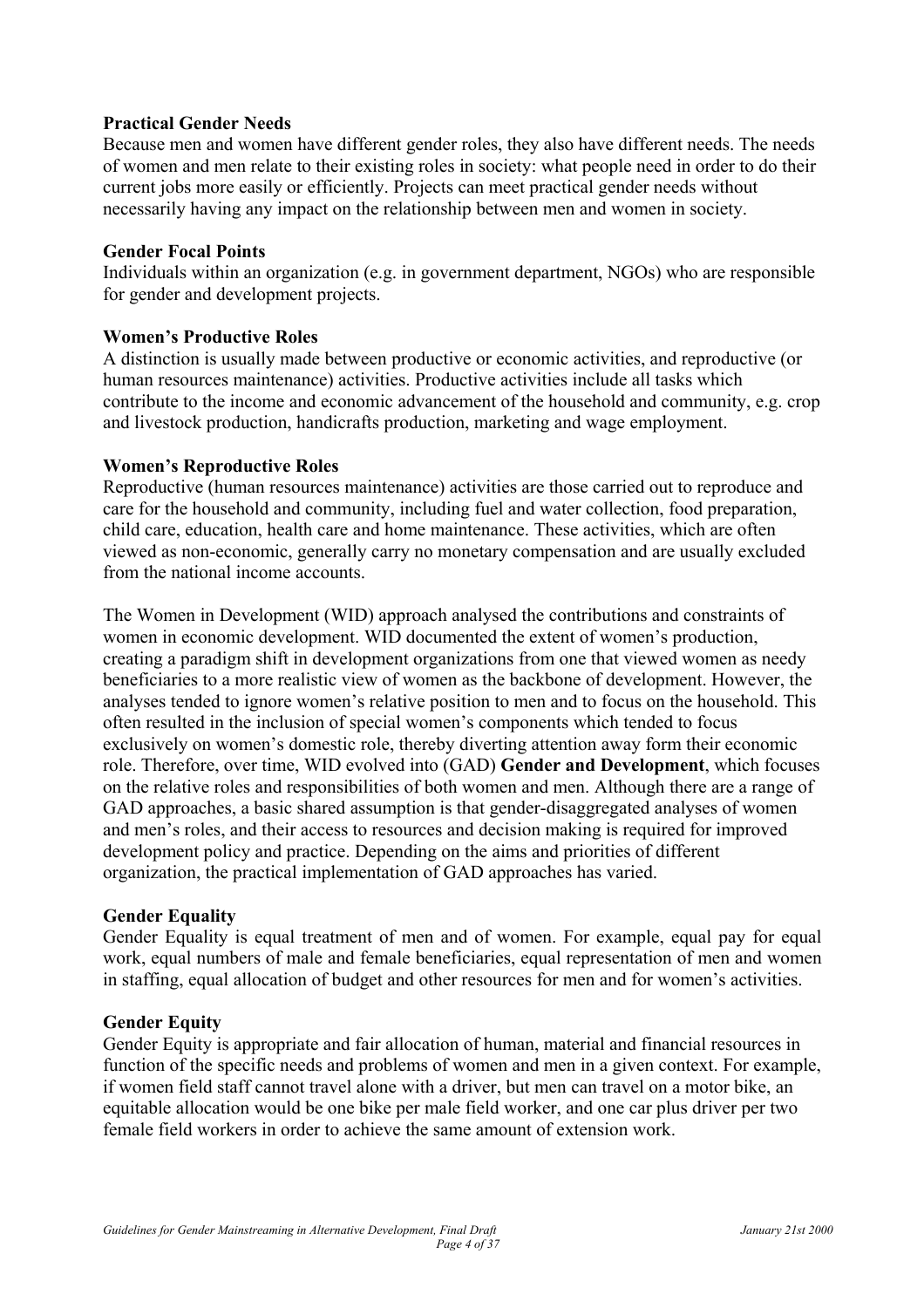Guidelines for gender mainstreaming in UNDCP Alternative Development projects are presented below. The guidelines are presented in the following sections:

UNDCP Policy

- UN Gender Policy and UNDCP Mandates  $(1.1)$
- UNDCP Gender Policy and Goals  $(1.2)$

UNDCP Policy and Operations – Country Level

- Surveys/Country Profiles and Information Management (2.1)
- Alternative Development Strategies/Business Plans (2.2)

UNDCP Alternative Development Programmes and Programme Modules

- Formulation  $(3.1)$
- Implementation  $(3.2)$
- Monitoring  $& Evaluation (3.3)$

UNDCP Staffing Policy and Management in Alternative Development

- Staffing Policy in Alternative Development (4.1)
- Gender Awareness (4.2)
- Gender Focal Points (4.3)

The guidelines are based on the outcome of gender analysis and lessons learned of the Alternative Development projects visited and the workshop held in Vienna in January 2000.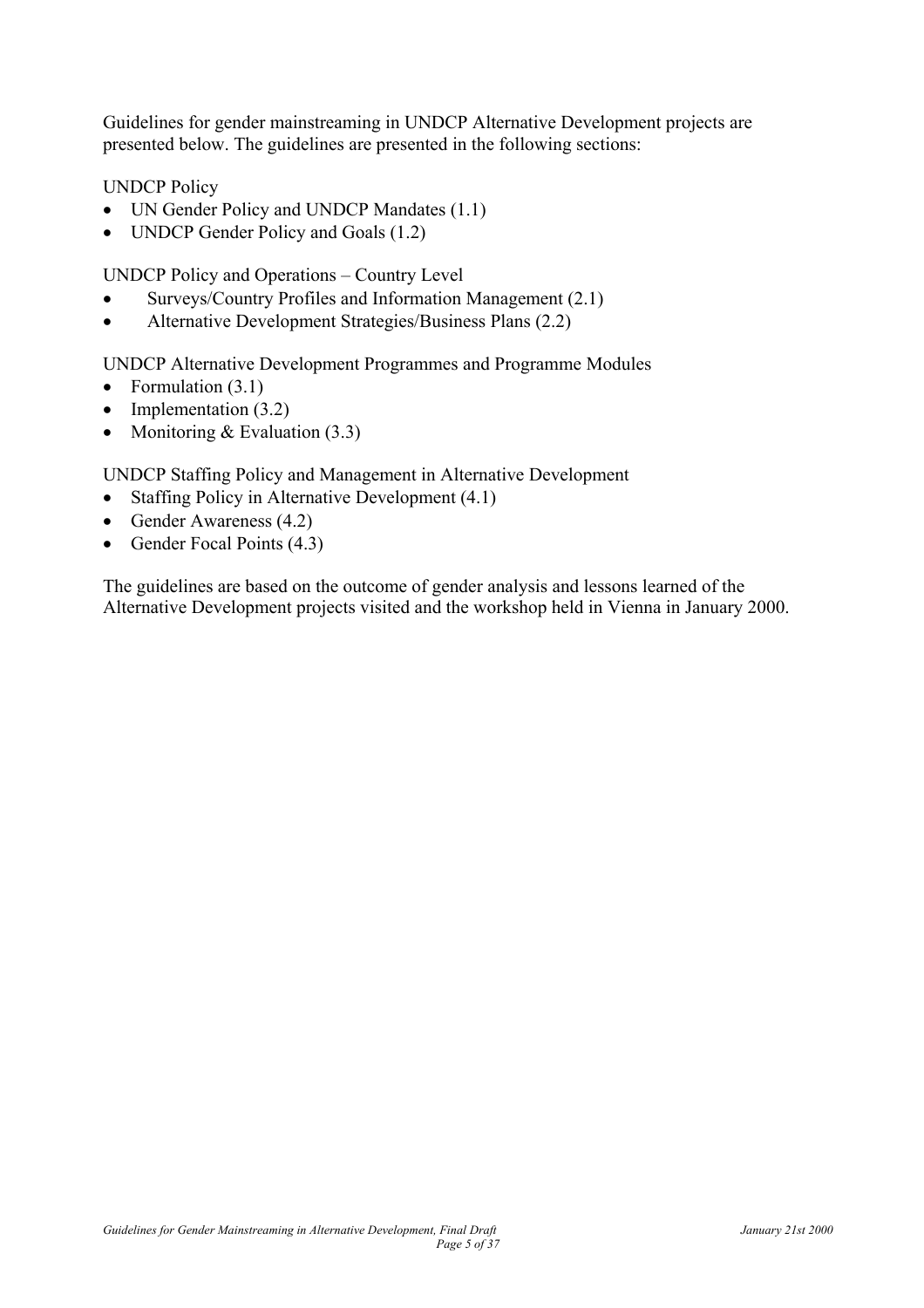# <span id="page-5-0"></span>**1 UNDCP Policy**

# **1.1 UN Gender Policy and UNDCP Mandates**

The UNDCP, as part of the United Nations system, is required to promote the gender mainstreaming policy under its mandated function as the coordinator and centre of expertise in drug control. Mainstreaming a gender perspective is the process of assessing the implications for women and men of any planned action. It is a strategy for making women's as well as men's concerns and experiences an integral dimension in the design, implementation, monitoring and evaluation of policies and programmes in all political, economic and societal spheres so that women and men benefit equally and inequality is not perpetuated. The ultimate goal is to achieve gender equality (ECOSOC, 1997).

In the Political Declaration adopted by the member states at the UN General Assembly Special Session in June 1998, a commitment is made to "*Undertake* to ensure that women and men benefit equally, and without any discrimination, from strategies directed against the world drug problem, through their involvement in all stages of programmes and policy-making" (UNGASS, 1998).

Furthermore, the Action Plan on International Cooperation on the Eradication of Illicit Drug Crops and on Alternative Development also endorsed by the member states at the UN General Assembly Special Session in June 1998, includes gender issues as a special point of attention. Under the heading 'Improved and innovative approaches to Alternative Development' it is stated that: "Alternative development programmes and international cooperation for that purpose should … (e) incorporate the gender dimension by ensuring equal conditions for women and men to participate in the development process, including design and implementation" (Ibid).

# **1.2 UNDCP Gender Policy and Goals**

In the context of UNDCP Alternative Development projects, gender mainstreaming would aim at an active participation of both women and men in the project activities and ensure their access to project resources, services and benefits as well as taking into account roles and needs of men and women when designing project activities.

A number of goals have been adopted that apply to UNDCP Alternative Development programmes.

#### **UNDCP Gender Mainstreaming Goals**

- ♦ Provide equitable access and opportunities to women and men, both individuals and groups, to Alternative Development resources.
- ♦ Take measures to ensure women and men's equitable access to and full participation in power structures and decision making in Alternative Development programmes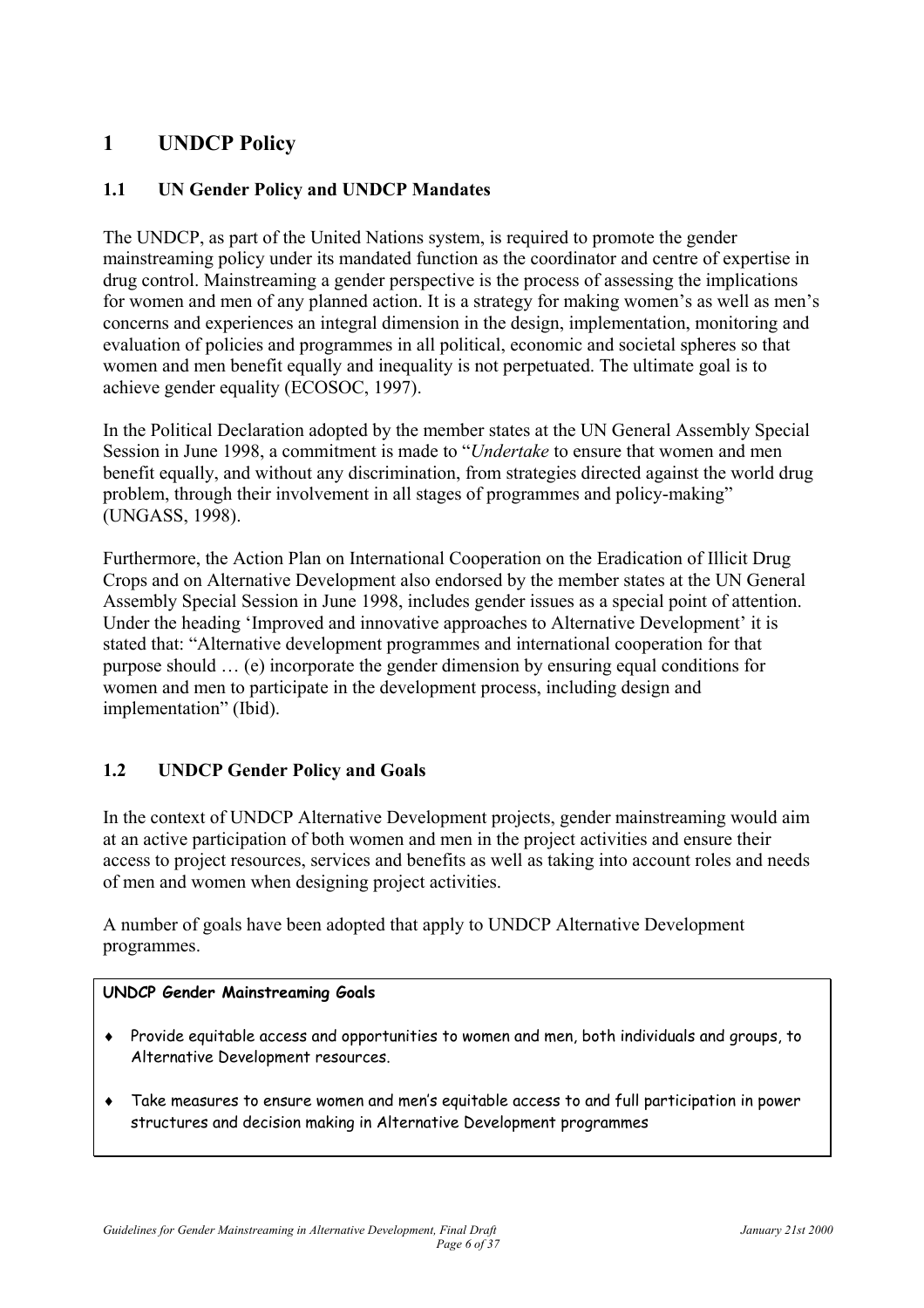- Contribute to the UN goal of reaching gender equality, particularly in higher management positions.
- ♦ Include gender assessment as part of the situation analysis for each Alternative Development project document.
- ♦ Generate and disseminate gender-disaggregated data through monitoring and evaluation of Alternative Development projects.
- ♦ Define the implementation and monitoring requirements concerning gender in the contractual agreements with executing, implementing and cooperating agencies.

#### **Definitions:**

#### **Gender Equality**

Gender Equality is equal treatment of men and of women. For example, equal pay for equal work, equal numbers of male and female beneficiaries, equal representation of men and women in staffing, equal allocation of budget and other resources for men and for women's activities.

#### **Gender Equity**

Gender Equity is appropriate and fair allocation of human, material and financial resources in function of the specific needs and problems of women and men in a given context. For example, if women field staff cannot travel alone with a driver, but men can travel on a motor bike, an equitable allocation would be one bike per male field worker, and one car plus driver per two female field workers in order to achieve the same amount of extension work.

#### **Gender Mainstreaming**

Gender Mainstreaming focuses on gender roles and relationships rather than on women only; it is designed to ensure that women and men have access to project resources and services, in relation to their actual responsibilities.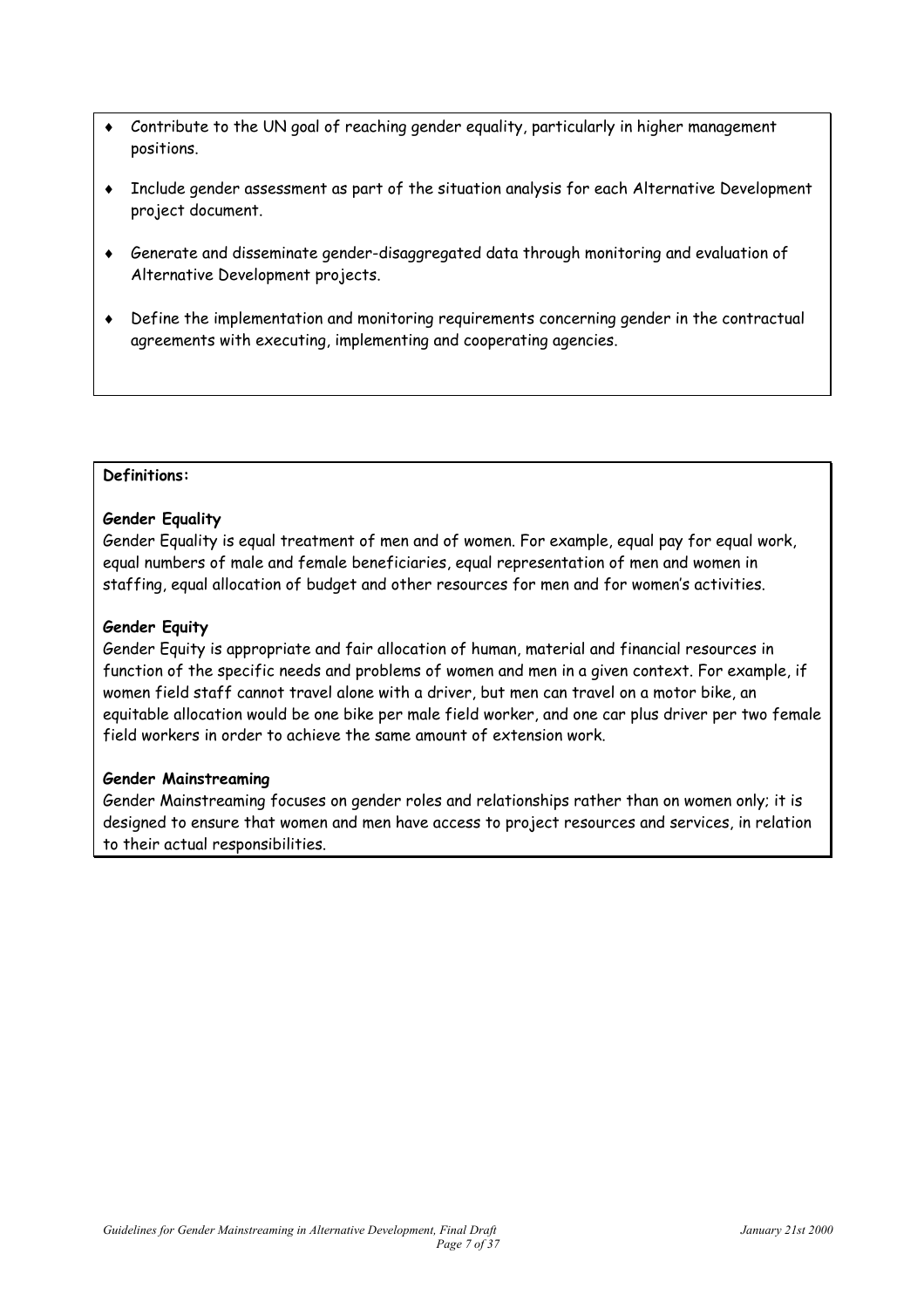# <span id="page-7-0"></span>**2 UNDCP Policy and Operations – Country Level**

# **2.1 Surveys/Country Profiles and Information Management**

# **UNDCP Surveys**

In some countries regular, e.g. every two years, drug surveys are conducted by teams of consultants. These surveys need to be conducted using a gender-sensitive survey methodology, preferably using participatory methods. Also, gender-sensitive drug surveys constitute a regular source of gender-disaggregated information on the drug production and use in a given country.

The case of Lao PDR shows that incorporation of a gender perspective in the survey methodology, including female enumerators and participatory women's group discussions, can significantly change the perspective on drug production and abuse in a country. The 1997/98 Lao PDR opium survey was designed to give the village women a 'voice' in the interview process. Female enumerators conversant in ethnic minority languages interviewed village women groups in the absence of male villagers so as to elicit unbiased women responses (LCDC/UNDCP, 1998). The consultants preparing the report had stated that the discussions with the groups of women had added a very different and valuable perspective on the issues of opium production and consumption and strategies for change.

Where UNDCP has not carried out regular drug surveys, it is important that efforts are made to identify and procure copies of other surveys which provide information on the context in which UNDCP is operating. In the interest of effective gender mainstreaming, efforts should also be made to ensure that relevant gender-related studies are made available to UNDCP staff and consultants, especially when they concern the geographical area covered by UNDCP projects.

# **Country Profiles**

Country profiles prepared by UNDCP are a valuable tool at all stages of the project cycles. They provide information which helps guide in selection of expertise to be included in project formulation teams, and inform both new non-national staff and external consultants concerning the context in which programmes have to operate. It is essential that the Country Profile reflects gender concerns.

In some countries, a Common Country Assessment document has been prepared jointly by all UN agencies to fulfil this function, and there is a section on general gender considerations prepared by the UN Focal Point for Gender. Even where a common document is provided, UNDCP needs to ensure that its section reflects gender issues concerning the drug production and drug abuse context. In other countries the responsibility for such a profile, or country situation analysis, falls on each agency, and the UNDCP Field Office would normally be expected to provide such information.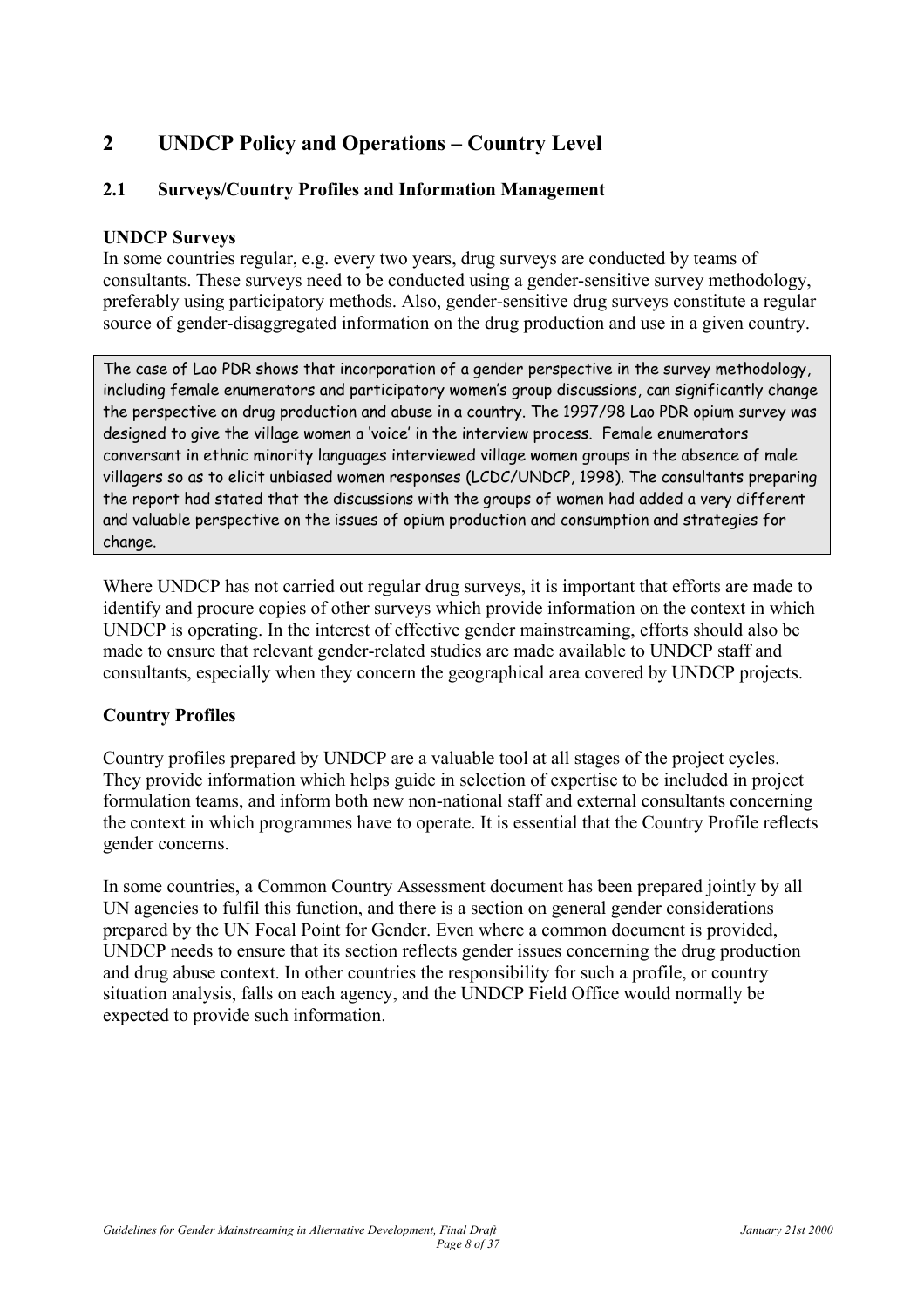#### <span id="page-8-0"></span>**Base-line surveys**

For effective gender mainstreaming it is imperative that baseline surveys collect genderdisaggregated data and apply a gender sensitive survey methodology, including male and female enumerators and interviewees. See the section on implementation for more information on base-line surveys.

#### **Institutional memory**

It is important to document all relevant experiences and lessons learned regarding gender mainstreaming in order to benefit from these in later phases of the project, in other on-going Alternative Development projects as well as in future Alternative Development projects of UNDCP. The institutional memory must not depend on individual staff, but could best be part of regular working procedures, so that useful lessons learned are accessible to many persons for a prolonged time. In order to increase staff awareness and contribute to the institutional memory information can be included on gender mainstreaming in Alternative Development Programmes on the UNDCP Website. These pages could include lessons learned and case studies and could also serve as a forum for exchange of experiences and discussion.

# **2.2 Alternative Development Strategies/Business Plans**

Ideally the identification of priorities and Alternative Development Strategies is based on the gender-disaggregated information collected in the preparation of Country Profiles or the conduction of drug surveys. In that way, both the priorities and needs of women and men and their perspective on development are reflected in the UNDCP Alternative Development Framework or strategy.

The "Lao PDR Strategy towards a Balanced Approach to Opium Elimination" is an interesting example of the use of gender-disaggregated data. In the summary of this strategy is stated that "The role of women in Alternative Development and demand reduction activities is the key to success. The Programme thus needs to mainstream gender into planning, implementation, monitoring and evaluation" (UNDCP, 1999).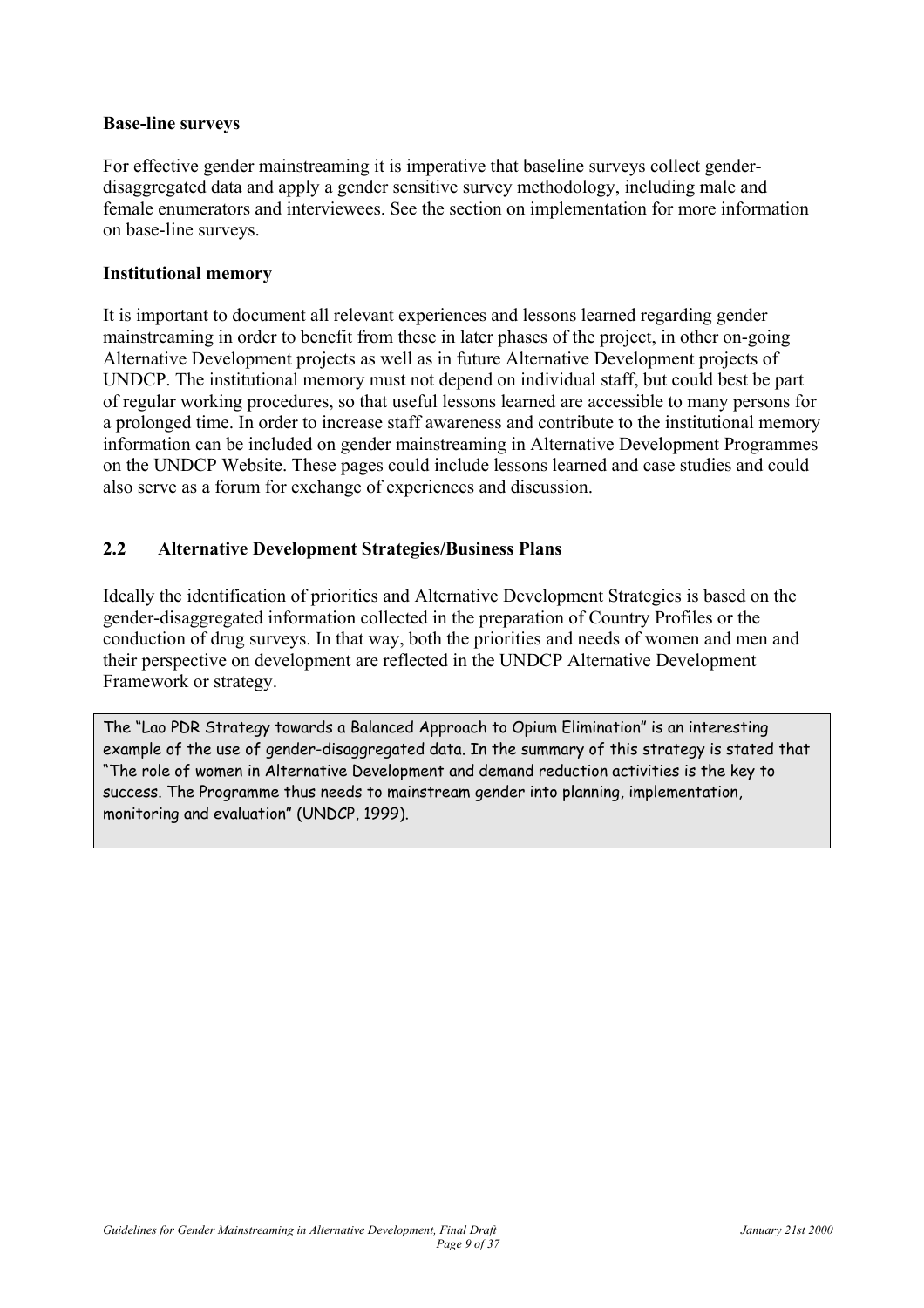# <span id="page-9-0"></span>**3 UNDCP Alternative Development programmes and programme modules**

# **3.1 Formulation**

The formulation process of Alternative Development projects generally follows several stages. For effective gender mainstreaming, gender-disaggregated tools and methods are included at each stage of the formulation process. The following graph indicates the formulation stages and the inclusion of gender tools and methods at each stage. These are indicated in bold and described in more detail below.



# **UNDCP Alternative Development Formulation Process**

**Be aware of differences among groups**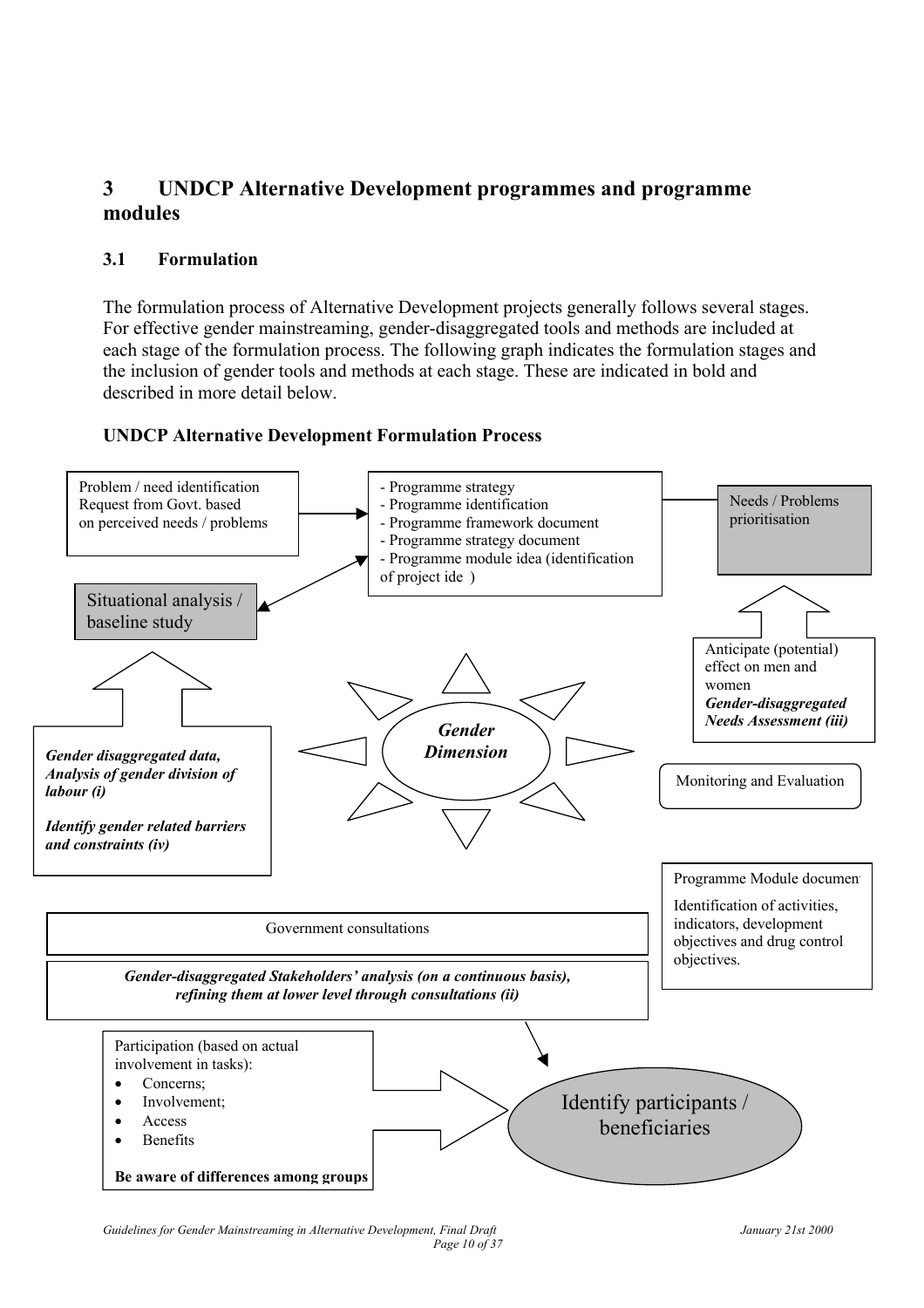Thus, necessary inputs and tools for gender mainstreaming in the formulation process are:

- (i) gender analysis and gender-disaggregated data collection to be included in situation analysis;
- (ii) gender-disaggregated stakeholder analysis;
- (iii) gender-disaggregated needs assessment; and
- (iv) analysis of gender related barriers and constraints.

# (i*) Gender-disaggregated data collection/Gender-disaggregated Situation Analysis*

Preferably during project preparation, or in an early phase of project implementation, genderdisaggregated data needs to be collected. Adequate baseline data are needed, against which targets can be defined in terms of impact. Gender-disaggregated situation analysis will have to be conducted, elaborating on:

- type of households (nuclear/extended) and (male/female headed);
- the division of labour and roles between women, men and children: productive roles, reproductive roles and community roles;
- access and control over resources, such as land, capital, labour, knowledge and education and services;
- participation in decision-making at household, community and organization level;

In addition, self images need to be assessed, including cultural norms and expectations on gender roles.

# **Expectations and Self-Images: Key Questions**

- When do you consider someone a "good" man?
- What are the characteristics of a "good" woman?

(ii) *Gender-disaggregated stakeholder analysis*

Stakeholders are all the different people and institutions, both insider and outsider, who stand to gain or lose, given a particular development activity. Those most directly affected are the people whose livelihoods depend directly on the resource in question. A gender-disaggregated stakeholder analysis could be best carried by organising stakeholder workshops and local consultations. During the workshops the following key questions could be used. Also it could be helpful to use the PRA tool: Venn Diagram of Stakeholders. See annex 3 for details.

# **Stakeholder Analysis: Key Questions[2](#page-10-0) :**

- Step 1: Who are potential beneficiaries? Who might be adversely impacted? Have supporters and opponents been identified? What are the relationships among the stakeholders?
- Step 2: What are stakeholder's expectations of the project? What benefits are likely to be for the stakeholders?
- Step3: For each stakeholder group assess their informal and formal influence on the formulation process and their importance to the success of the project.

<span id="page-10-0"></span> $\frac{1}{2}$ Adapted from World Bank, 1997.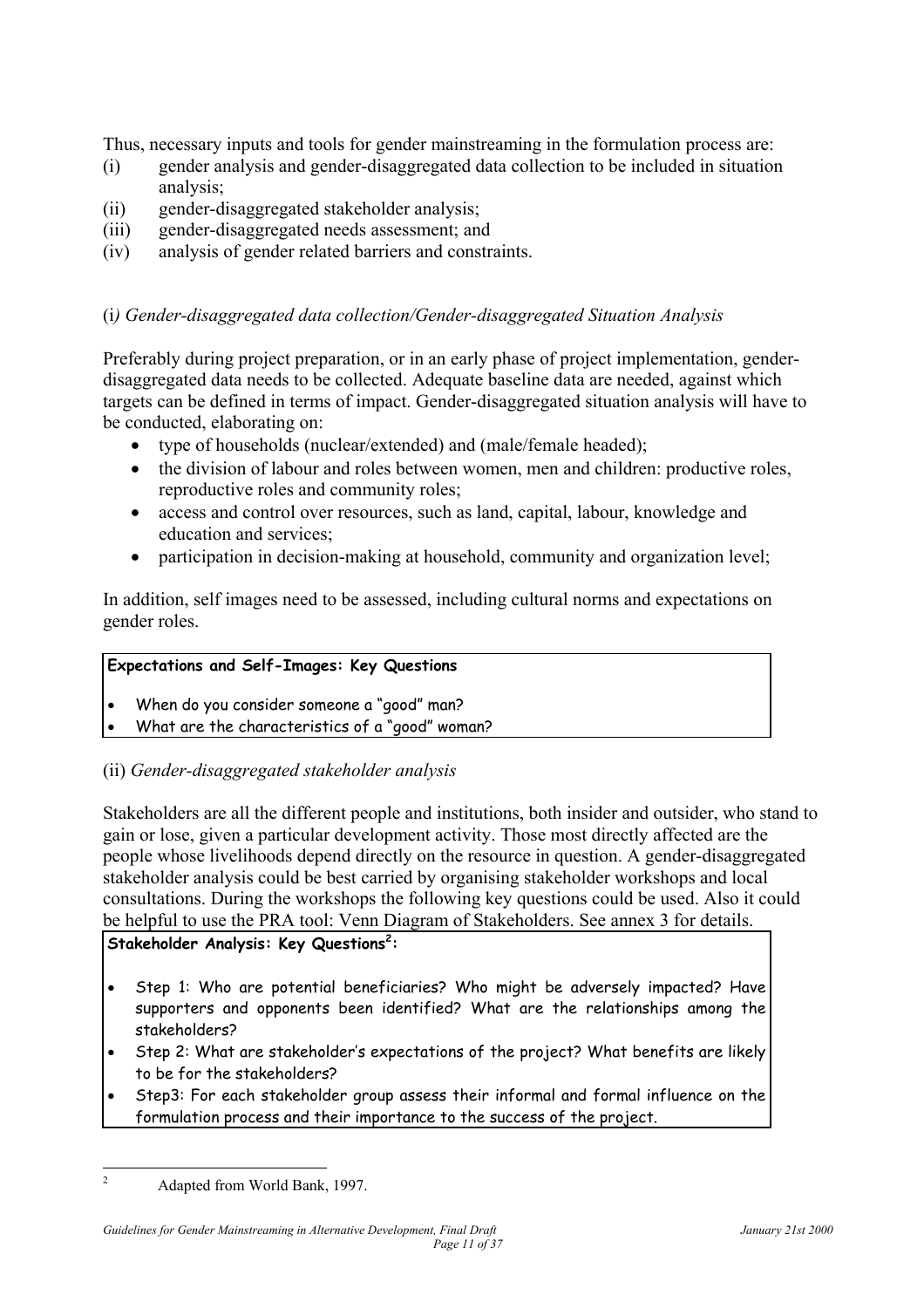It could be that one of the conclusions is that stakeholder groups critical for the success of the Alternative Development programme have very limited influence on the formulation process. For example, women farmers actively involved the production of drugs, may not have an active role in discussions on the design of an Alternative Development programme. In those cases, special measures need to be taken to increase their influence in the formulation process.

# (iii) *Gender-disaggregated Needs assessment*

It is recommended that an inventory of current constraints and problems distinguishes between women and men, through separate focus groups discussions. Women and men farmers have shared responsibilities and constraints within the household economic production and household management system. However, they also have individual responsibilities in which they may face particular problems. On the basis of the gender-disaggregated analysis of problems, the needs can be identified. The PRA tools<sup>3</sup> presented in annex 1, Seasonal Calendar, and annex 2, Problem Analysis, could for example be used to structure the discussion sessions. The following key questions could facilitate the discussions:

#### **Needs Assessment: Key Questions**

- What are the priority problems identified by women? by men? Which problems are the same for everyone?
- What are the current coping strategies? What are the gender implications? e.g. women go further and further to fetch water in the dry season.
- What are the opportunities to solve the problems? What opportunities can be implemented locally? Which require external assistance?
- What are the needs/priorities identified by women? By men? Which needs are the same for everyone? Which needs differ?

In addition, an assessment of preferred alternative income sources, instead of drug production, among women and men needs to be carried out, if necessary, through separate focus group discussions.

# **Needs assessment: Dreams for the Future.**

 $\overline{a}$ 

Dreams for the Future is a participatory and visual tool that gives you an idea of women's and men's ideas, hopes and needs through the visualisation of their "dreams".

Form separate groups of women and men, and ask them to draw on a large piece of paper their dream village, a village that has all the services and resources they dream of, e.g. drinking water supply, roads, electricity, etc.

Let each group present their "dream village" to the plenary session, and discuss the elements that they present in their drawing. Are the dreams of women and men the same or are there differences"?

<span id="page-11-0"></span><sup>3</sup> The PRA tools included in the annexes are all adapted from FAO/ILO Socio-Economic and GenderAnalysis (SEAGA) Field Handbook, by V. Wilde, 1998, that supports a gender-sensitive participatory community planning process. The full manual can be downloaded from the following website: hhtp://www.fao.org/WAICENT/FAOINFO/SUSTDEV/seaga/Set0c001.htm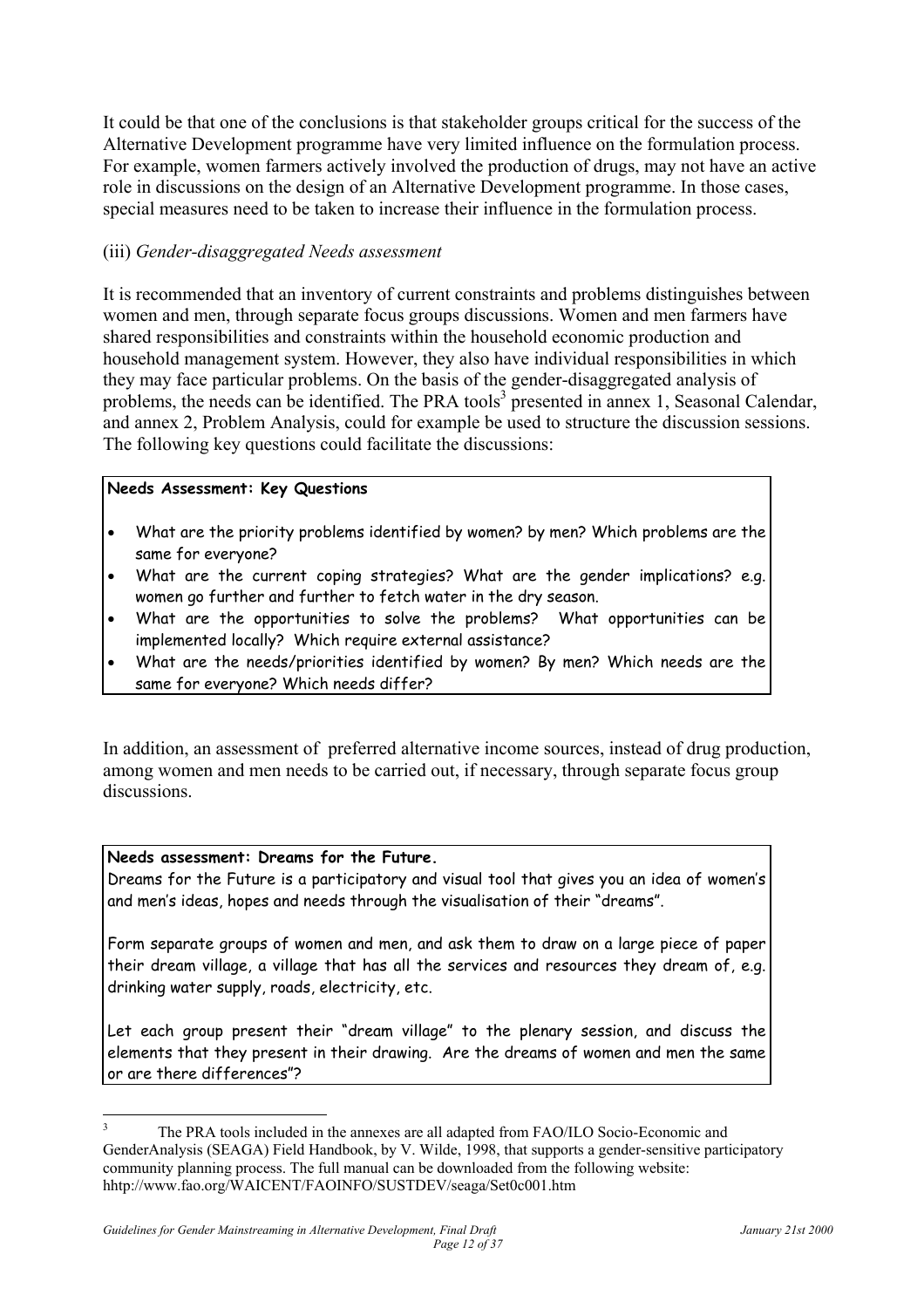# *(iv) Identify gender related barriers and constraints*

It is necessary to identify gender related constraints, i.e. constraints that prohibit women or men to participate in project activities because of gender roles and values. Strategies are needed to overcome or remedy these constraints. These strategies need to be clearly spelt out in project design, with budgetary allowance made where necessary.

It is also essential that missions assigned responsibility for assisting in formulation of project proposals be constituted in function of gender-related constraints and gender roles in the proposed project area. For example, in most cases, women's groups are less inhibited in the presence of outside women than outside men. Other factors constituting constraints to ensuring gender sensitivity can include language, and mission plans must allow for these. Preliminary profiles of areas , including identification of such potential constraints, are best compiled by UNDCP country offices, on the basis of available documentation.

# **Logical Framework**

UNDCP Alternative Development projects are formulated on the basis of the logical framework (log frame) approach, including formulation of objectives, outputs, achievement indicators, activities and inputs. It is very important that during formulation one makes sure that these project objectives, outputs, and achievement indicators (or Objectively Verifiable Indicators, OVIs) explicitly refer to women and men. The following key questions could help to ensure that the logical framework includes a gender perspective.

# **Questions to check the gender sensitivity of a logical framework matrix[4](#page-12-0) :**

Objectives:

- ♦ Are the objectives addressing problems of men and women?
- ♦ Does the choice of objectives influence relations between women and men?
- ♦ Do the objectives distinguish between women and men in specifying WHO is targeted and WHO is expected to benefit?
- ♦ Who participated in choosing from the variety of needs to be addressed?
- ♦ What needs of women, and what needs of men, are addressed by the Alternative Development Project?

# Outputs:

- ♦ Are the outputs specified separately for women and men?
- ♦ Are they consistent with the needs of the groups specified?

#### Achievement Indicators:

♦ Do the achievement indicators specify achievements separately for women and men?

<span id="page-12-0"></span> $\frac{1}{4}$ 

Adapted from "A Guide to Gender Issues", Commission of the European Communities, 1993.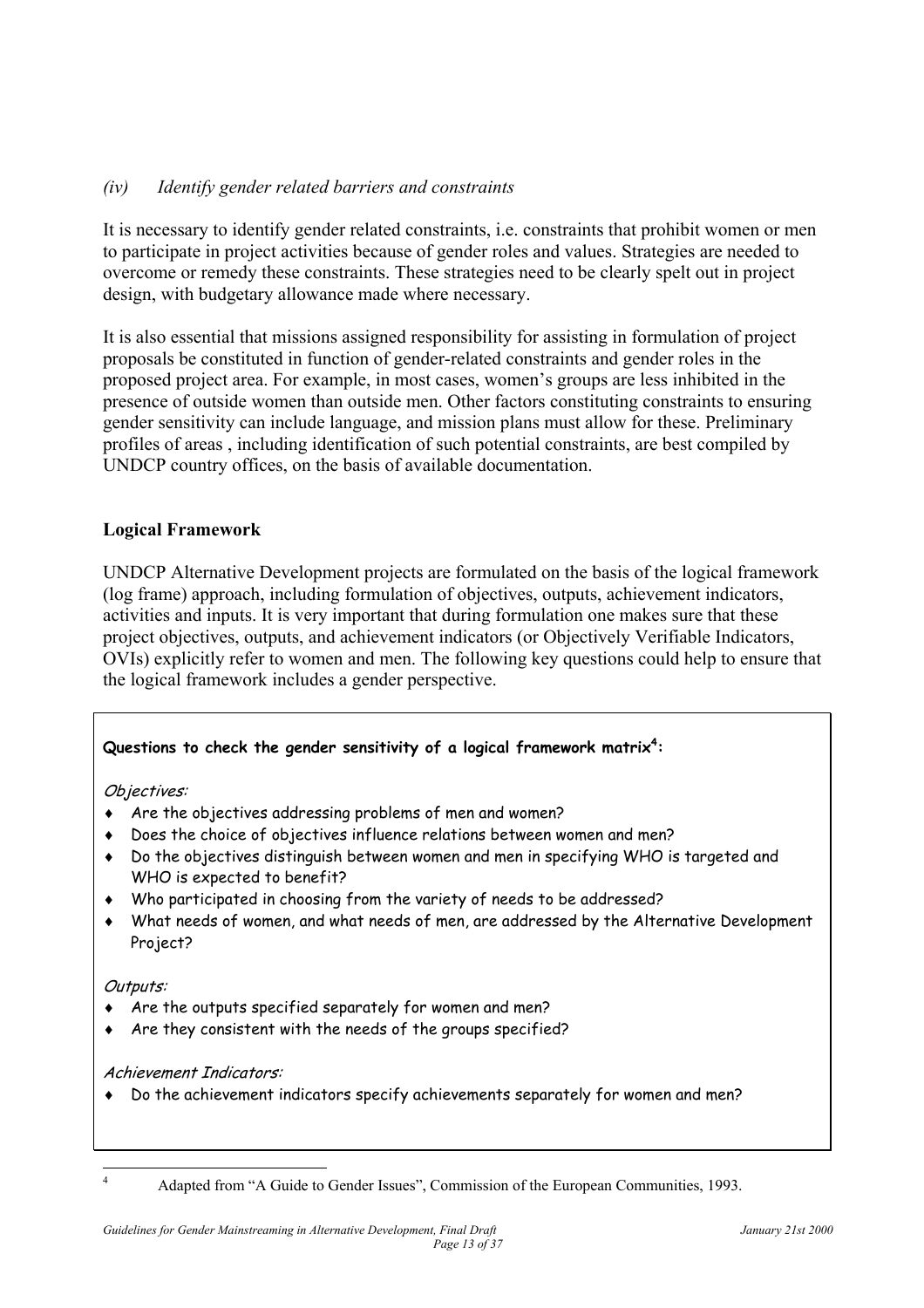#### Inputs:

- $\bullet$  Are the inputs appropriate to the involvement of both women and men?
- ♦ Is there time and a budget for gender analysis?
- ♦ Are budgets flexible and reviewable?
- ♦ Is the planning flexible enough to provide for the possibility of new activities in response to women's and men's constraints?

#### Risks and assumptions:

♦ Analysis of risks and assumptions should bear in mind gender related barriers and constraints which could affect implementation. Where necessary special project activities should be integrated to counter act this.

Accordingly, the project is formulated on the basis of the outcome of the needs assessment, the gender-disaggregated data collection, the stakeholder analysis and the identification of gender related constraints. On the basis of the above information, a detailed gender strategy can also be formulated, describing the involvement of women and men in all project components and activities, including special measures and strategies to overcome gender-based constraints to participation .

#### **Formats and Guidelines**

In order to ensure gender mainstreaming in UNDCP's Alternative Development project documents, it is essential that standard formats and guidelines reflect gender mainstreaming requirements. Project documents will need to elaborate on implications of activities for men and for women within the context of programme/project strategy, together with other cross-cutting themes such as poverty alleviation, human rights, and environment. Gender perspectives must be reflected in all sections, in relation to specific activities. Furthermore, they need to be integrated in definitions of outputs as well as in analysis of risks and assumptions.

Inclusion of these requirements will encourage and aid formulation teams to formulate gender sensitive programme and programme module documents. It would also support UNDCP staff in their efforts to insist on provide adequate gender analysis in all relevant sectors of programme design. The present Draft UNDCP Programme and Project Standard Format and Guidelines already contains a number of such requirements, but needs supplementary information on several specific points, such as how to integrate a gender perspective in the use of required tools (for example, stakeholder analyses, situation analyses, logical frameworks, and OOPP). Further work is needed to develop detailed guidelines and examples of how to achieve this.

# **Formulation Mission Teams**

It is crucial that selection of mission members reflect gender roles and responsibilities as far as possible, ensuring that teams include both women and men, technical specialists to address areas of particular relevance to women, and not only the domestic and reproductive areas. It is further important that responsibility for considering gender issues is integrated in the terms of reference of each team member, although one team member can serve as gender advisor to the team.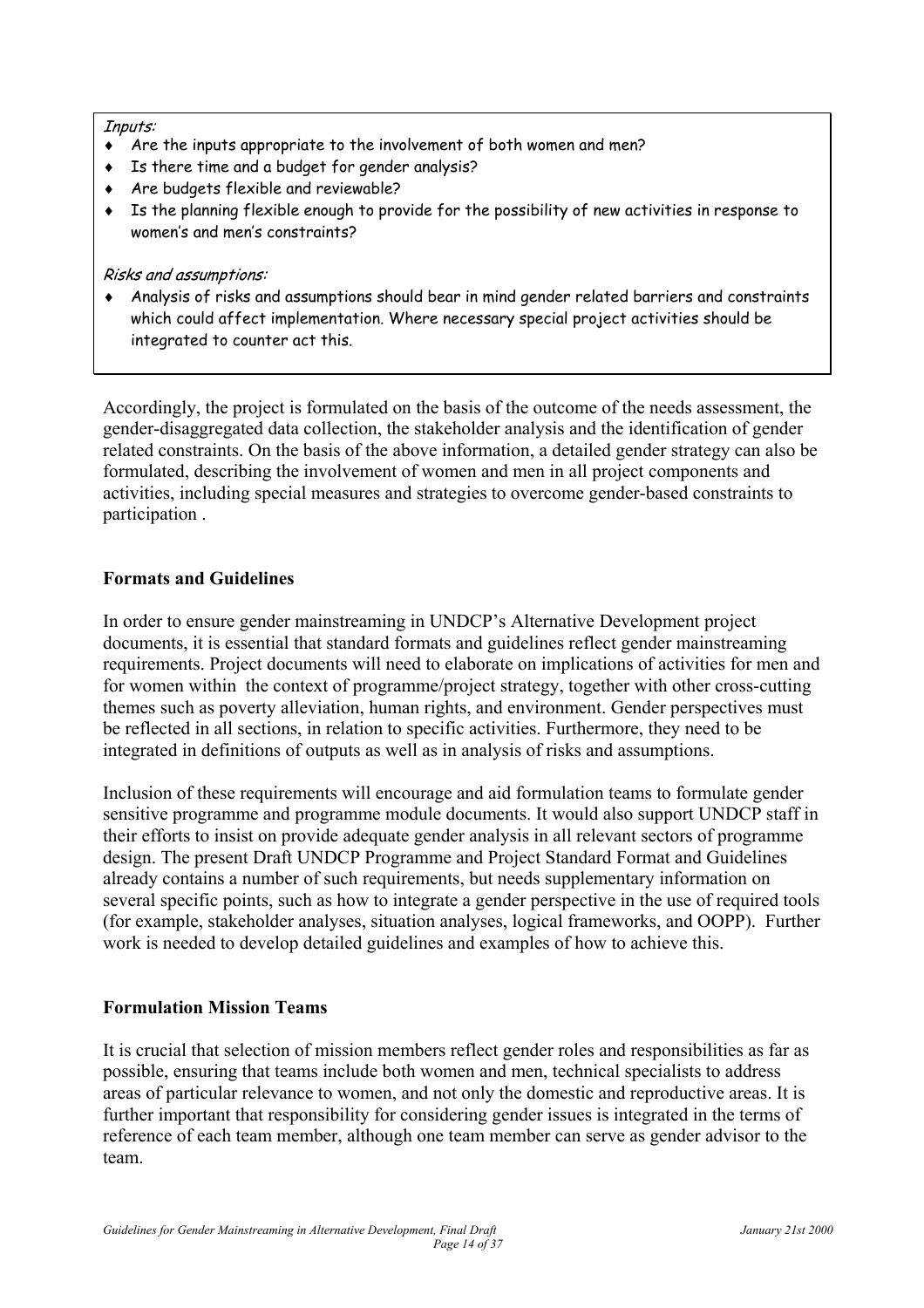# <span id="page-14-0"></span>**Appraisal Process**

After Alternative Development Programme documents have been formulated, the appraisal process of the document is done at UNDCP Headquarters, by respective sections in Operations and Drug Reduction Supply. In this process, the documents are screened on the incorporation of a gender perspective. If necessary, feedback and comments are send to the Country Office. This gender screening process needs to be maintained.

# **3.2 Implementation**

Recommendations for gender mainstreaming are provided for the most common project activities and components of Alternative Development projects, such as (i) Base-line surveys, (ii) Income Diversification and Economic Development (in particular alternative agricultural development), (iii) Strengthening Socio-Economic Development Framework (iv) Improvement of Social Situation/Social Services, (v) Infrastructure Development, (vi) Institutional linkages and (vii) Project Management.

#### (i) Base-line Surveys

Ideally, base-line surveys are conducted during project preparation phase. However, experience in UNDCP projects is that most base-line surveys are actually conducted at the start of the implementation of projects by the project staff. Therefore, gender mainstreaming in base-line surveys often is a matter of concern during project implementation.

In order to be able to assess impact, it is crucial that gender indicators be included in the design of base-line survey and that gender-disaggregated data be collected. Next, it is essential that base-line surveys apply a gender-sensitive survey methodology. In addition, base-line surveys could include the use of participatory techniques that involve both women and men in assessments and discussions.

It is thus necessary that staff involved in conducting base-line surveys be properly trained and briefed on the survey methodology, type of information, gender analysis techniques and the gender implications. Project staff, consultants and UNDCP staff responsible for preparation of formats and questionnaires for base-line surveys need to be able to integrate gender in the contents of the information collected, develop a gender-sensitive methodology and apply methods other than surveys and questionnaires, such as participatory assessments.

Gender-sensitive and disaggregated data will be of little value if the data are not then analysed in order to identify and understand the gender differentials causing difference in the figures produced by the survey. Staff responsible for the survey must be equipped with the skills necessary for gender analysis of baseline data.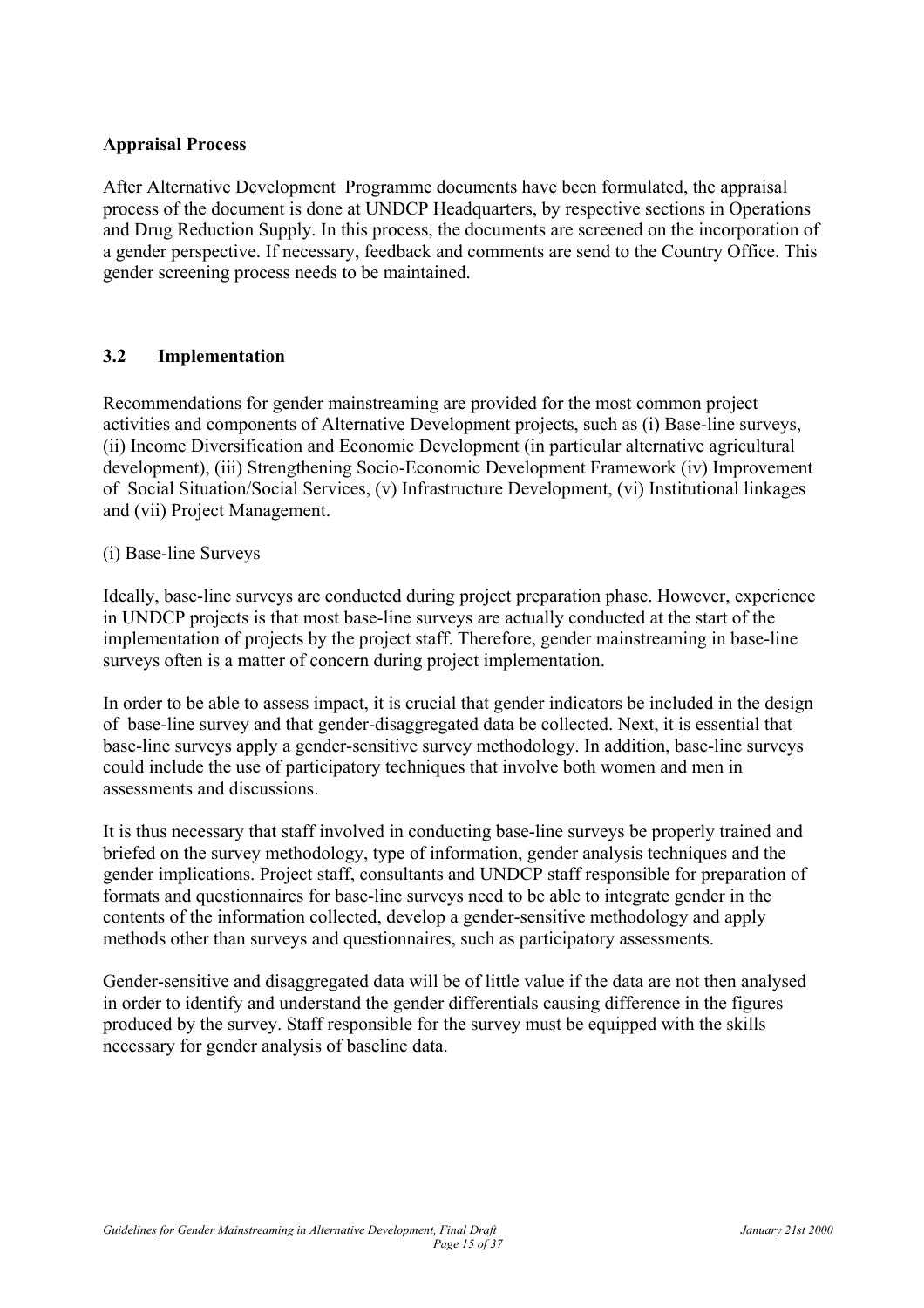# *Monitoring System, Needs and Impact Assessment*

If it has not been included in detail in the project document, a monitoring system needs to be set up by the project management in the early phase of the project. Base-line survey data serve as the basis for defining indicators for impact assessment.

Continuous assessment of needs of both women and men is important for gender mainstreaming and possible adaptation of activities accordingly.

In addition, depending on a specific situation the status of women and men needs to be observed over the course of the project implementation, and in case needed, activities need to e adjusted on the basis of the findings.

Although responsibility for monitoring implementation of activities against approved plans and budgets is primarily a concern of project management, it is essential that field staff and beneficiaries be actively involved in monitoring impact of the activities implemented. This is of critical importance in order to permit identification of any constraints and barriers inhibiting impact and effectiveness of interventions, and rapid response to overcome these. It is essential to verify if gender issues contribute to any such problems encountered..

(ii) Income Diversification and Economic Development

By providing a choice of economic opportunities, most Alternative Development projects aim to increase the villagers' participation in alternative development options, to reduce income derived from production of drugs and to increase their income level.

Exact activities under this component will depend on demand by villagers and the project location and country situation. However, project staff needs to take into account the following gender issues in the implementation of the activities.

*Access to Technical Knowledge on alternative crops, livestock production and/or other economic activities*: Knowledge and skills related to alternative development opportunities are essential to ensure successful alternative development. Technical assistance, such as training and extension, in various production technologies is required. Training and technical support must be linked to verified market opportunities. Men often have easier access to such technical assistance, therefore, projects need to make special efforts to ensure that also women have access to the new knowledge, skills and equipment, especially when these relate to their actual roles and responsibilities.

*Access to Market Opportunities*: Market opportunities, access to markets and access to agroindustry enterprises are essential to ensure that project beneficiaries really obtain income from their alternative economic activities. In this context, projects may need to carry out marketing surveys, support producers' cooperatives, support processing e.g. agro-industry enterprises and develop essential physical infrastructure like access roads or community stores.

*Access to Capital/Credit*: The increase of access to capital is crucial for productive investment and sustainable livelihoods. A credit component is included in most Alternative Development projects in Asia. In Latin America group credit or revolving funds are introduced, instead of individual credit opportunities. Women's access to credit is often more restricted than men's, as credit is disbursed on the basis of land title or other guaranteed resources that are often in the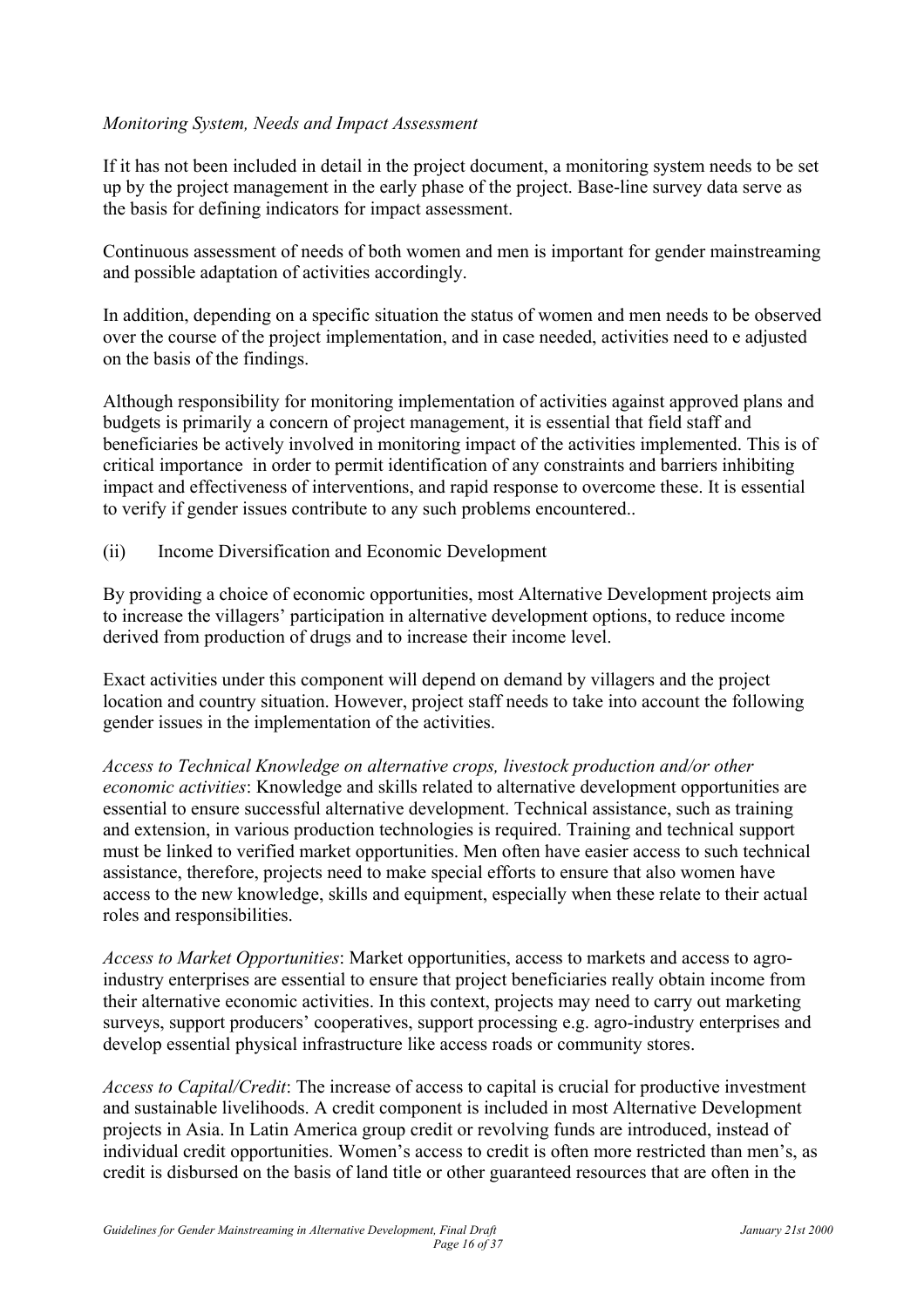name of men. It is necessary to guarantee equal access to capital resources for both women and men. Experience shows that a quite successful method of involving women in credit activities, can be to involve a local NGO or Women's Organisation in implementation of the credit activities, or the establishment of women's group credit, revolving funds and saving schemes.

Since most UNDCP projects are implemented in remote areas, where formal credit institutions do not operate, the access to non-formal credit/banking/saving systems is often a part of UNDCP programmes. Skill development in this area is meant to build up experience to access the formal banking system and provide collateral in the form of savings.

*Access to and Control over Land*: Land titles are permanent documents certifying the legal ownership of the land by the owner. UNDCP projects may have a direct or indirect role in a land allocation process. These projects must take advantage of appropriate opportunities to raise awareness among women and men on the land titling process, and joint ownership by women and men. UNDCP projects may work closely together with concerned authorities and women's organisations in this matter.

*Access to New Technologies and New Employment Opportunities*: In a number of UNDCP project new technologies or employment opportunities are introduced, both farm and non-farm activities. Since there is no accurate previous experience on the gender division of labour in new activities to be introduced, these roles are sometimes difficult to envisage. Therefore, it is important to monitor these activities closely and adjust if necessary. Also, care is needed to ensure that these are based on real opportunities and that where equipment is needed, beneficiaries have means to procure it.

(iv) Strengthening Socio-Economic Development Framework

Most Alternative Development projects contain a component of community development, encompassing strengthening the capacity of the villagers to identify, plan, implement and manage sustainable alternative development activities. Formation and strengthening of village organisations, farmers' organisations, women groups, training & extension and a participatory planning process are all activities under this component.

Capacity building is also an important component for community groups, farmers' and/or women's organisations. Skills required include group management, decision-making and negotiation skills, and gender awareness. Both men's groups and women's often need such capacity building.

First, an assessment needs to be made of the role of women and men in traditional institutions at community level, and their potential usefulness in the project activities. Below, gender issues related to community organisations, farmers' organisations and women's organisations are discussed in a bit more detail.

# **Community Organisations**

Most newly formulated projects by UNDCP contain stipulations regarding the membership of women in community-based organisations, for example the quota stipulation that one third of the members of community level organisation are women. To achieve this quota, staff involved in Community Organisation formation process need to be made aware of the need to involve more women and receive support regarding strategies on how to achieve this.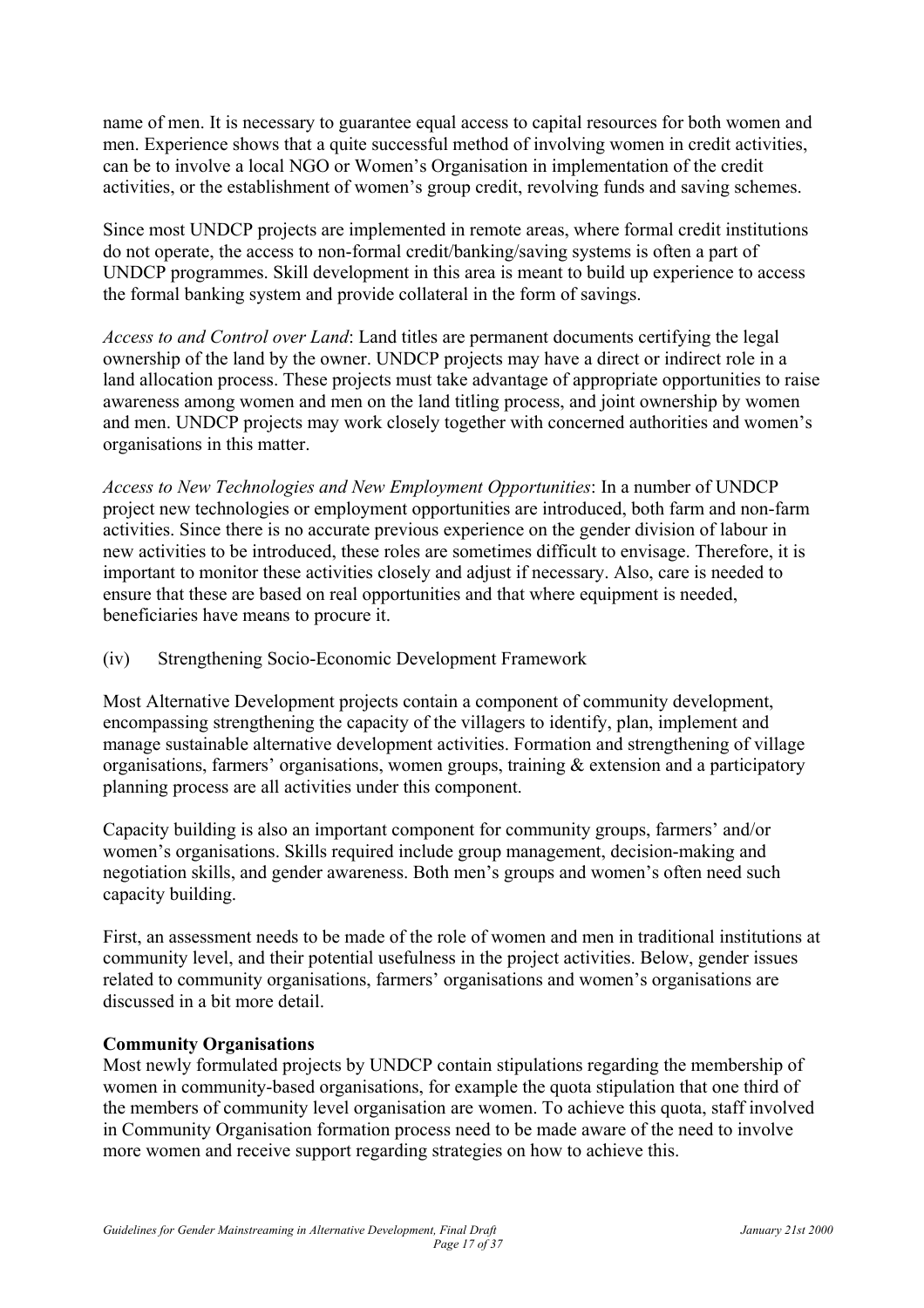Under certain cultural and traditional contexts (such as those existing in Dir, Pakistan, and in Afghanistan), it may be inappropriate at this point in time, and counter-productive, to attempt to stipulate involvement of women within a same committee as men. In such cases, care is needed to devise a culturally sensitive mechanism for ensuring that final decisions reflect outcomes of both women's and men's community organisations. Project staff may have to take responsibility for sharing information and concerns between the two groups. UNDCP's stipulations therefore have to be modified to ensuring inputs from both women's groups and men's.

Staff involved in a participatory planning process need to be made aware of the necessity of, and methods for, involving both women and men equally and actively in meetings, needs assessment and planning sessions. In order to build their capacity, appropriate tools and methods need to be made available to them, e.g. FAO/ILO, 1998.

# **Farmers' Organisations**

In several Alternative Development projects, in particular in Latin America, farmers' organisations are formed or strengthened to channel the technical assistance and/or to market the agricultural products. Such organisations may also manage revolving funds. Traditionally, (usually male) household heads can become member. Where women are also active and contributing to agricultural production, it is important that they are provided the opportunity to join such organisations to be able to benefit from the facilities offered by membership and to take part in decision-making, unless the society prohibits mixed participation (as in Pakistan). In case of such mixed organisations, it is imperative that the statutes or bylaws of such organisations allow equal participation of men and women; that efforts are made to have both men and women board members and that care is taken that women are not overruled by men in meetings and other activities. Special attention to women may still be justified, e.g. by organising separate meetings to allow women to speak out more freely.

In some projects new resource-based institutions are formed. For example, irrigation development sometimes includes the establishment of Water User Associations (WUAs), whereas for marketing purposes cooperatives may be formed. Special efforts are needed to ensure women's role in these type of farmers' or community organisations.

# **Women's Group Formation**

Depending on the local situation and the extent of gender-segregation of a given society, it could be advisable that women's groups are formed and strengthened at the village level, for example in connection with the income-generating activities, participation in planning processes, and access to social services. However, it is advisable always to explore the option of mixed organisations first.

Training and capacity building for staff and local institutions must enable them to better mobilise women in such a way as to enable such groups to assume responsibility for themselves and their activities.

# *Access to information, training and extension, and communication activities*

Provision of information and training are central to most project components, but also to socioeconomic development. The following general recommendations are presented to ensure women's and men's equal access to information and participation in training activities: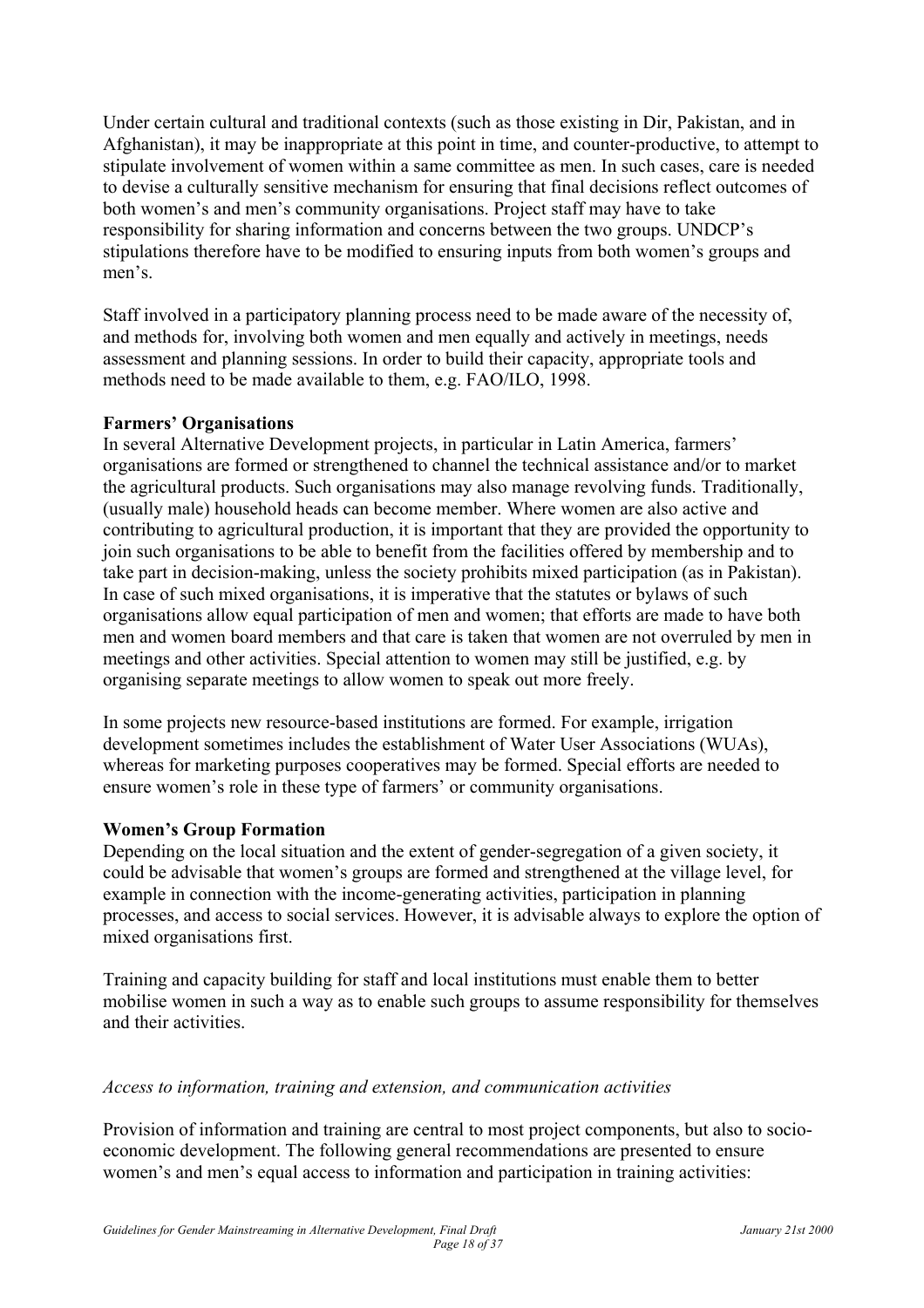- participatory training needs assessments need to identify subjects suitable and of interest to women and men farmers;
- selection of candidates for training activities needs to include the persons responsible for the concerned activities based on information on the gender division of labour, e.g. in crop production training majority women could be involved in a situation where they play a dominant role in agricultural production. Ideally, it is best to invite the person(s) in the family who is (are) engaged in the particular activity, to participate;
- candidates could be identified with the support of institutions, NGOs/women groups, at the village level because they generally have detailed knowledge of who would be suitable for a given training course; and
- increase awareness among trainers of the importance of participation of women in the training, (to be emphasised through Training of Trainers/gender awareness training).

In principle, it would be best if all training sessions be mixed, unless:

- Cultural constraints prohibit mixed activities (as in Pakistan);
- The training subject is of interest only to women or men; and
- Participation of only women or only men is in the interest of the success of the training (e.g. in case of leadership training to women).

Logistical measures to ensure access to training activities for both women and men:

- language problems (a particular constraint for women trainees from certain ethnic groups) could be overcome by (a) bi-lingual (national and local language) trainers or translation services, and (b) by the use of practical and visual training methodologies;
- training activities based on visual methods would also enable participation regardless of literacy level;
- determine in dialogue with the trainees the most convenient timing of the training (season, time of the day);
- the venue of the training needs to be selected in close cooperation with the trainees, and would possibly be the village or farmers' fields;
- possible arrangements for trainees to bring young children with them, e.g. in the form of crèches.
- Budget for travel costs of a companion, where (as in Dir) individual travel is not possible for women.

Extension and training methods would be most efficient if working with groups of farmers instead of individual households. Women could feel shy on the individual level with the, predominantly male, project staff, but would have no problem in working with the staff member in a group. Group extension and training methods would thus enhance the access by women.

*Training and Extension Materials:* The projects need to actively seek out appropriate and visual training and extension materials that recognise gender roles. In case no suitable material is available for the subjects on which training is going to be provided, appropriate training materials, that recognise the productive roles of women and men, may need to be produced in cooperation with women and men in the target population.

Insofar as highly competent female trainers and professionals would be available, these can also be identified and involved in the training activities, especially when training sessions for women farmers are organised. These female trainers could serve as positive role models for the women farmers, and some women may feel more at ease with female trainers.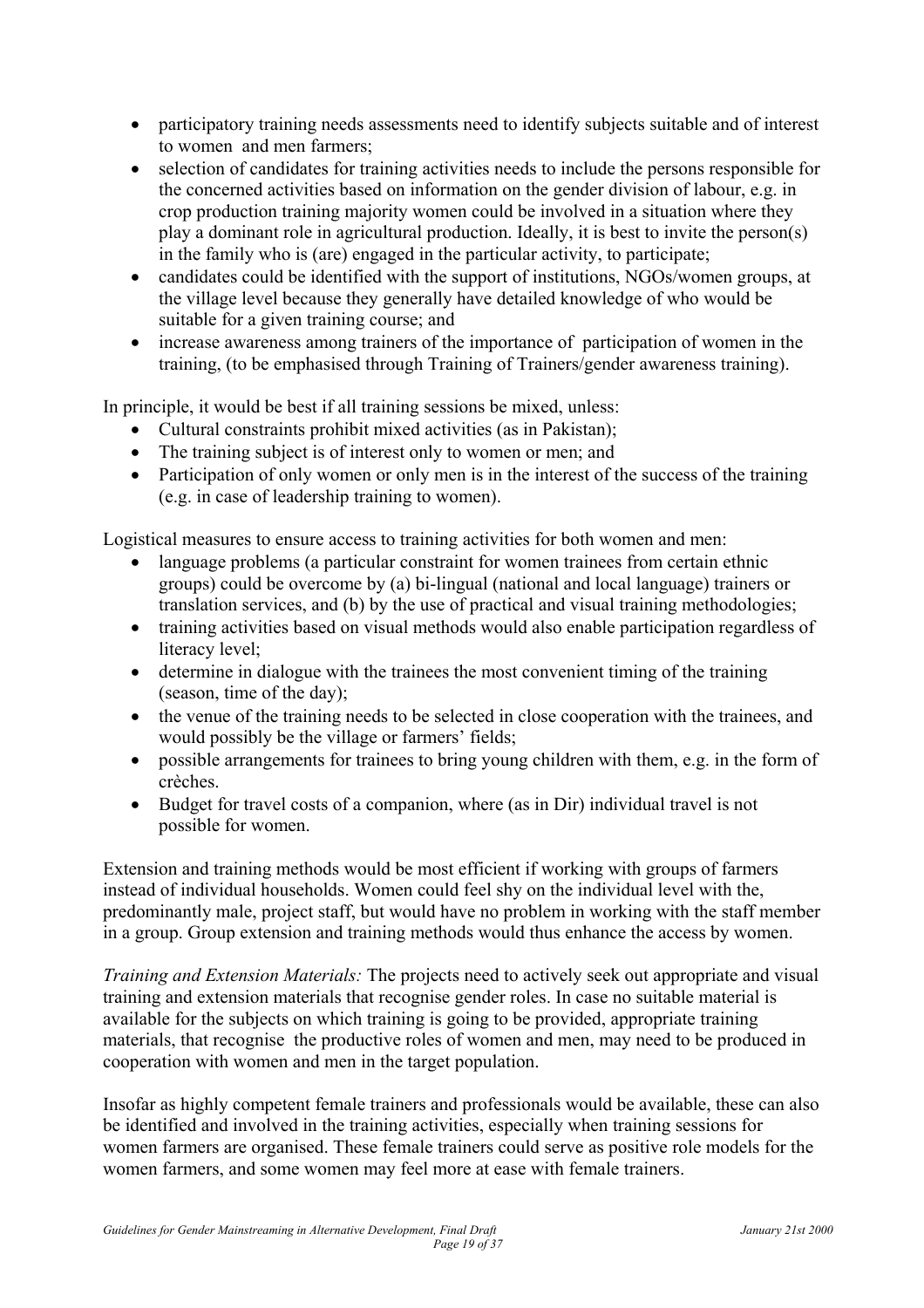# (v) Improve Social Situation/Social Services

Activities concerning enhancement of services such as education, water supply and sanitation and health care all fall under this component. The need for social services must be assessed, through separate focus group discussions with women and men. In general, it is best to ensure an active role of both women and men in the planning, as well as considering their access to the services.

To monitor progress under this component, it is recommended to apply achievement gender indicators, which could include some or all of the following:

- Number of adults educated though non-formal education, by age and gender;
- Number of students attending schools and adult education, by age and gender;
- Number of village water supplies maintained and composition of management groups by gender;
- Number of households having a latrine on their compound;
- Number of people treated at health centres and reasons for visiting, by age and gender;
- Number of villagers adopting basic health care practices, by age and gender;
- Number of villagers adopting birth spacing practices, by age and gender;
- Decrease in the number of drug users (if prevalent), by age and gender;
- Changes in gender-specific infant, child and maternal morbidity and mortality rates.

# (vi) Infrastructure

Where appropriate, both women and men need to be given the opportunity to be involved in infrastructure construction, e.g. roads, irrigation schemes, water supply systems, provided women in a particular village have time to participate and are interested in doing so. In some situations, both women and men may be very interested in the cash income derived from the activities. In addition, if women are not involved in construction, experience elsewhere indicates it is less likely they are involved in discussion and decision making processes related to design, management and maintenance. Equal wages for equal work must be paid to women and men.

# (vii) Institutional Linkages

Gender mainstreaming can be considerably enhanced through strong, appropriate institutional linkages.

Often a government organisation is appointed for women and gender issues, which automatically becomes the main counterpart for gender mainstreaming activities, e.g. a Ministry of Women affairs, a Women's Union. However, it is also important that appropriate linkages be established with concerned line ministries and government agencies, to avoid women's or gender activities being implemented separately. For example, linkages with a Drug Control Institution, Agricultural Department, Health Department and Education Department are crucial to achieve sustainable gender mainstreaming in Alternative Development projects. In addition, linkages with other Alternative Development projects (either implemented by UNDCP or other donors) and/or other rural development projects are important to exchange experiences and to ensure a more or less similar gender approach.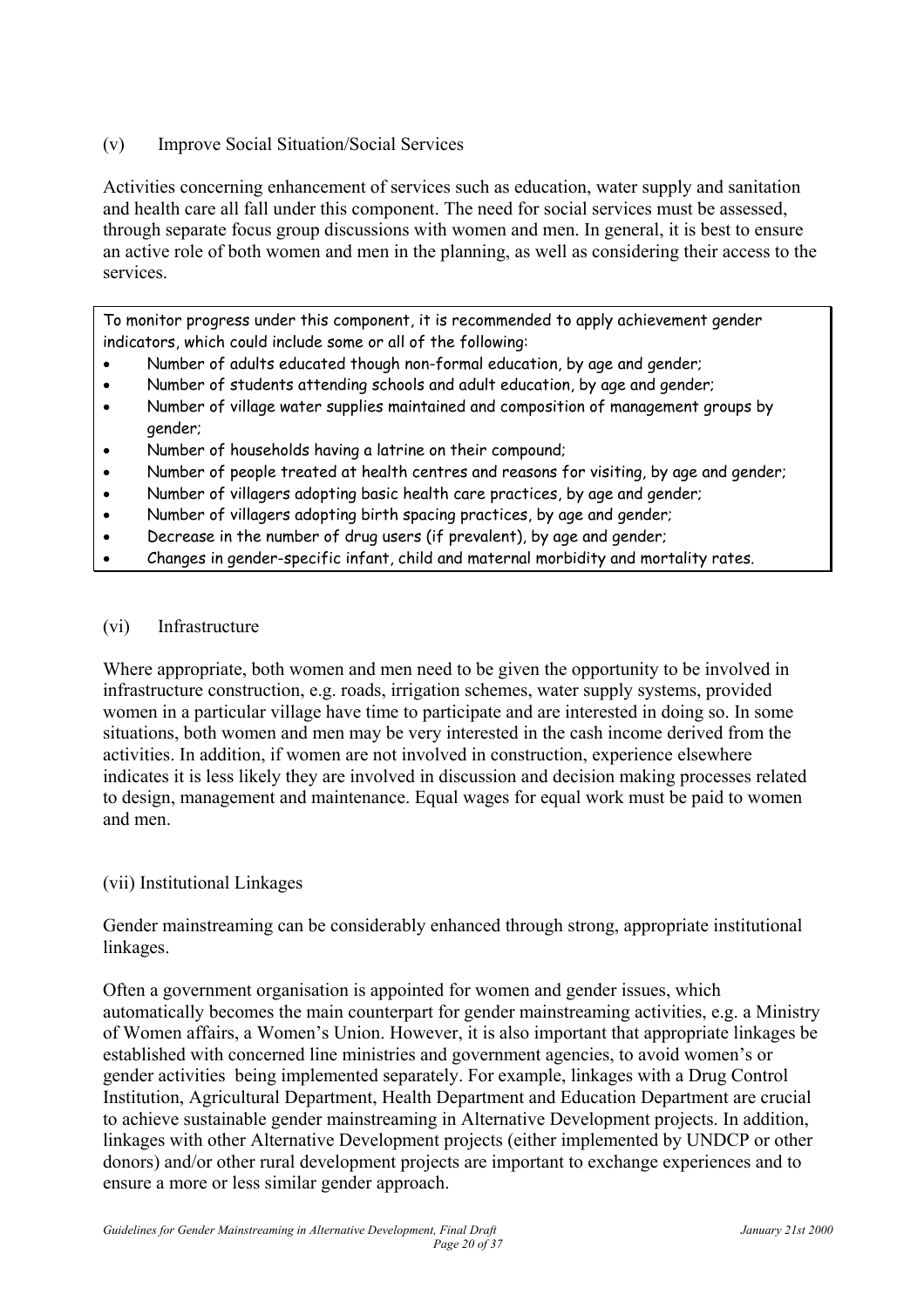Institutional linkages to enhance gender mainstreaming can be strengthened in a number of ways.

Institutions with which there are already formal links within the programme or project can be included in gender awareness training, either through involving their staff in project training activities or through funding special activities within the institution.

Linkages can be extended to include institutions which are actively concerned about gender issues, and which can contribute to enhancing gender mainstreaming activities of the programme or project. By including such institutions (such as Ministries and/or Line Departments responsible for gender and related issues) as active members of Project Management Committees, opportunities to include gender considerations in project management decision-making would be increased. Functional partnership in implementing activities can be developed in such a way as to benefit both the institutions and the project.

New institutions, concerned with cross-cutting issues including gender, can be promoted, and included in Project Management Committees, and as partners at field level.

UNDCP can take steps to ensure that lessons learnt from field experiences and studies about gender mainstreaming and improved impact of interventions, which could contribute to national policy making, be shared with the relevant policy making bodies. Furthermore, it is essential that UNDCP ensures that its partners are aware, understand and respect, UN policies on gender mainstreaming.

(viii) Project Management

#### **Staff management**

Effective gender mainstreaming requires a major effort to recruit female staff for extension work, not only within any sections specifically working with women, but also in technical sections. See for further information the section on staffing policy.

Given the key role of the CTA, it is highly advisable to ensure that persons appointed to CTA posts are fully aware of gender issues and understand what gender mainstreaming means. Where CTAs are not gender aware, steps should be taken to provide them with gender training.

# **Staff training**

Care is needed to ensure that both female and male staff are given opportunities to attend relevant training courses.

# **Internal co-ordination**

Since gender mainstreaming is a cross-cutting issue, it is essential that gender issues be discussed between technical sections, and not relegated to a separate section. Where a gender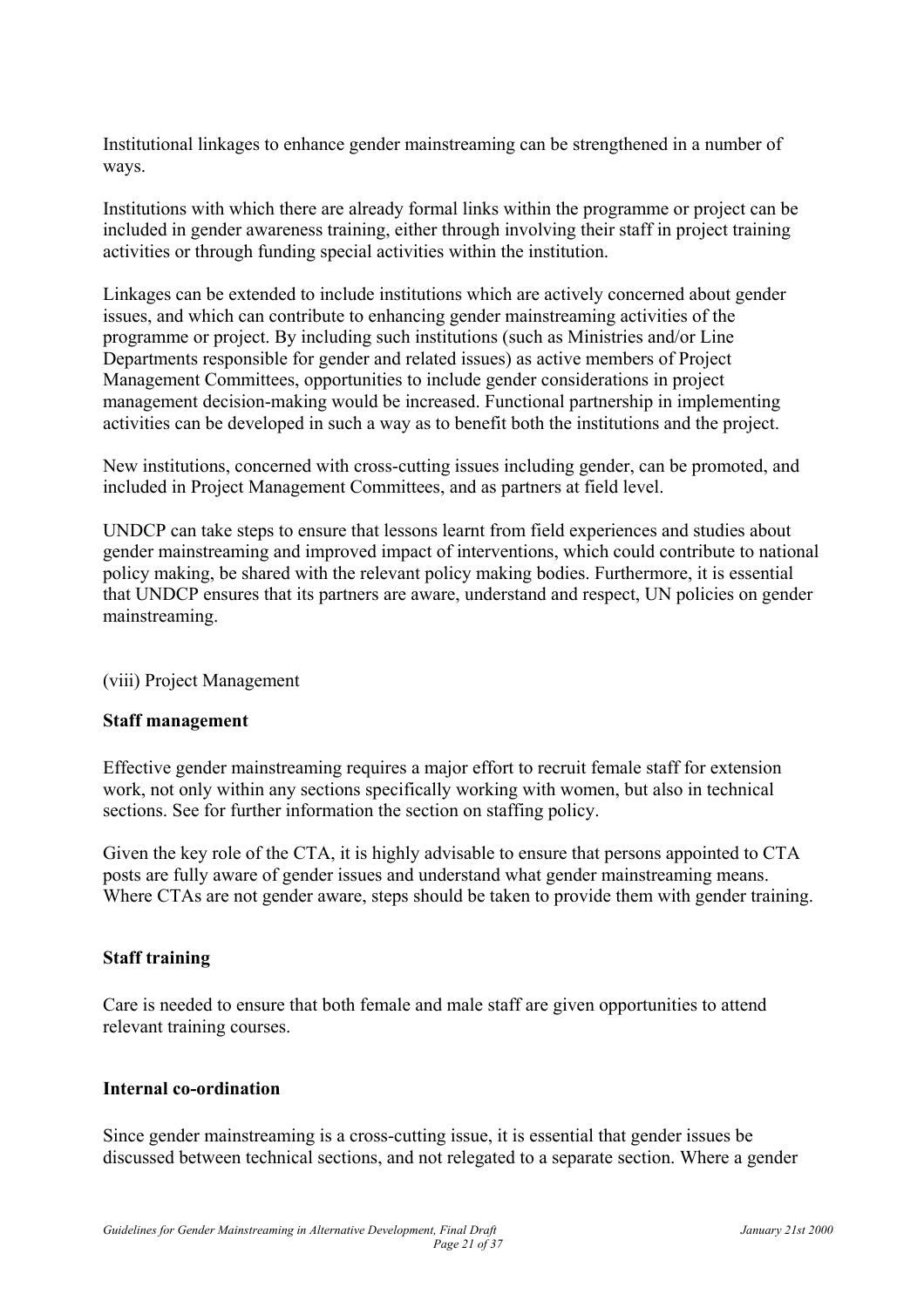expert is included in the project team, her/his responsibilities should be clearly defined as supporting all sections.

It is also important that gender relations within the project team be constructive, and that culturally-based discrimination not be allowed to impact negatively upon the work. This can be addressed through discussions in staff meetings, in which positive and negative experiences encountered both during implementation of activities and within the work place can be raised, and lessons learnt.

#### **Allocation of resources**

Great care is needed to ensure that allocation of resources takes into consideration barriers and constraints related to gender. Equal allocation of resources to women's and to men's activities rarely ensures appropriate and adequate allocation.

Restrictions on mobility of women in the more isolated areas where alternative development projects are located require special transport conditions if women field workers are to carry out their work efficiently and effectively. While use of two-wheel transport is often acceptable and appropriate for men, sufficient four-wheel vehicles (and related expenses) need to be allocated for women field workers to be able to cover the area properly. Failure to take this into account limits the outreach work which they can undertake: if shortage of vehicles forces women extension workers to travel in larger groups than the work requires, human resources are wasted.

# **Executing agencies**

It is essential that project executing agencies fully understand the importance of gender mainstreaming, and have the capacity to carry out their responsibilities in a gender sensitive way.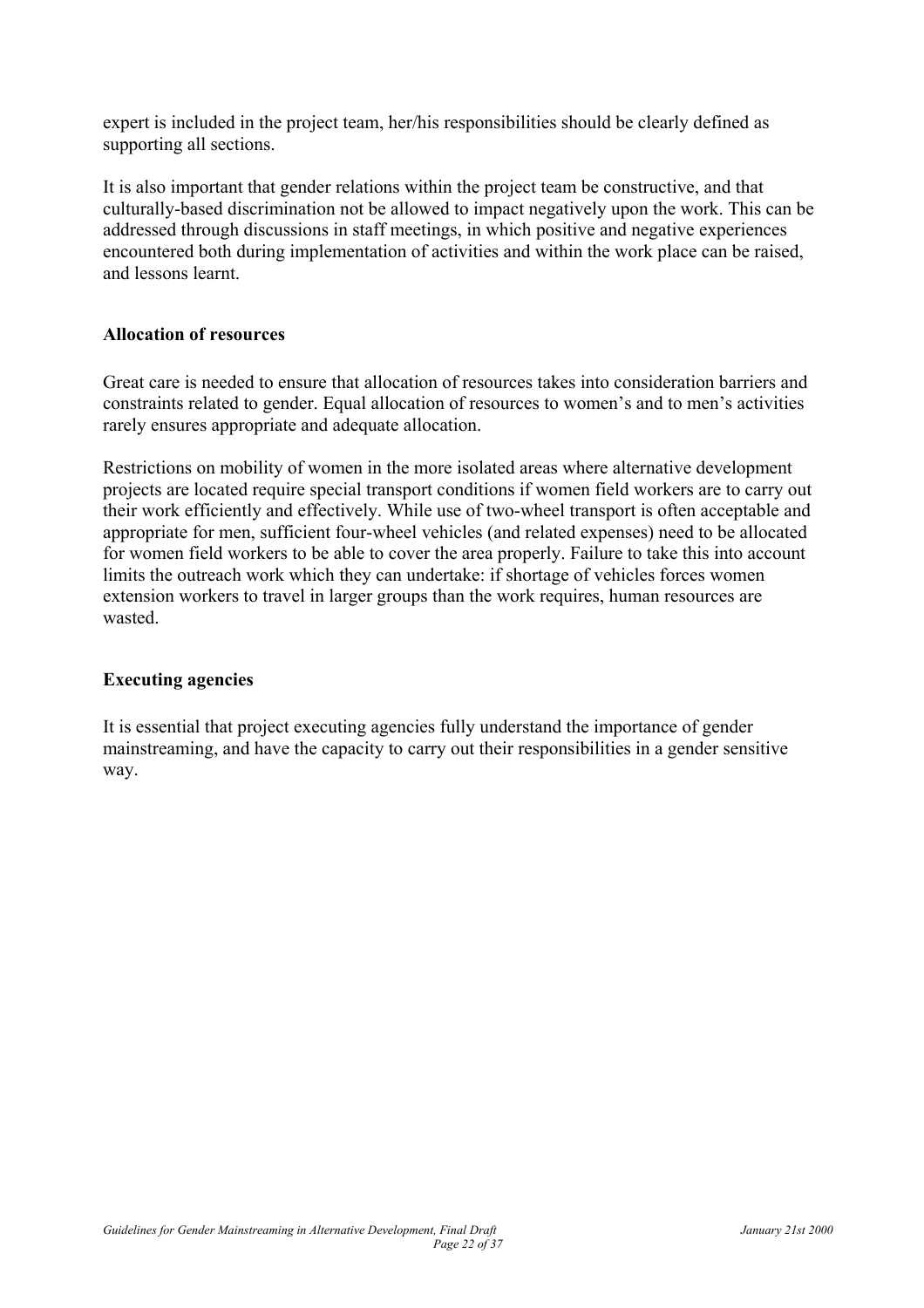# <span id="page-22-0"></span>**3.3 Monitoring & Evaluation**

Monitoring & Evaluation normally serves the following purposes:

- establishing progress, to be described in regular progress reports;
- establishment of the need for adapting plans and additional activities or modification of ongoing activities;
- identification of problems and constraints obstructing implementation;
- establishing impact;
- accountability and transparency.

Adequate monitoring and evaluation require clear information concerning the situation existing at the start of project activities, in order to assess changes which occur. It is therefore essential to undertake a baseline survey prior to starting implementation in a given area.

It is important to monitor participation of women and men, to evaluate the achievement of the programme objectives and to evaluate the impact of the activities on their livelihoods, in order to establish the need to adapt plans and additional activities or the modification of ongoing activities.

Project field staff and beneficiaries need to be involved in routine on-going monitoring of activities and their impact, in order to provide early feedback of lessons arising during their work. Such feedback should influence internal planning of work to be undertaken, by identifying constraints inhibiting effective implementation and potential ways of increasing impact. It should also inform project management concerning issues requiring senior management decision-making. Gender issues are among the factors which should be taken into account in such monitoring.

# **Monitoring data**

The project has to develop arrangements for the collection and analysis of gender-disaggregated data for monitoring. In principle, everything referring to people in monitoring data collected by the project can distinguish between women and men, e.g. trainees, addicts, Village Organisation members, Farmers' Organisation members, villagers participating in road construction, Water User Group members, Male headed and female headed households, etc.

# **Gender indicators**

In addition, it is necessary to formulate additional gender indicators, against which to measure changes in the position of women and men.

Below, some examples of gender indicators appropriate for Alternative Development are presented.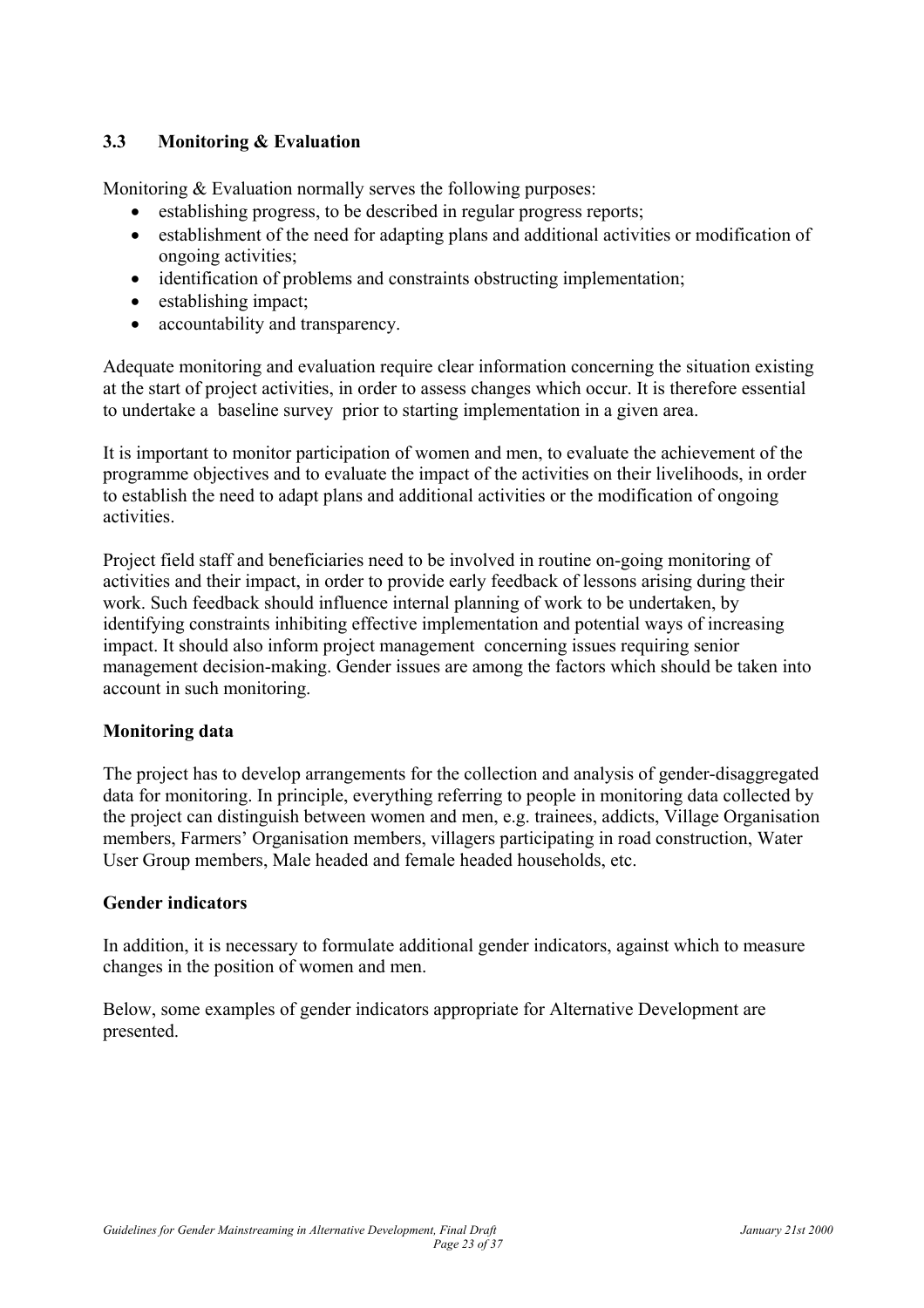#### **Gender indicators appropriate for Alternative Development**

**Household decision making** 

Household expenditure by women and men

#### **Community participation (decision making)**

Village Development Committees Participation Taking responsibility as office bearer Percentage decisions (VDC) promoted by women / reflecting women concerns

#### **Social Services**

Percentage of men and women who uses health / family planning services Percentage of men and women who have access to family planning / health services Access to health services Number of women and men using which service and at which distance School attendance, enrolment rates and drop out rates Girls and boys learning to read and write

#### **Productive Activities**

Number of women and men with access to credit Distribution ratio of credit opportunities between men and women Employment opportunities for farming / non-farming of gender Types / level of non-farming employment by gender Cash income generation by project Number of women and men benefiting Level of income by women and men

#### **Training / capacity building**

Application of new techniques Training by subject, by gender

#### **Management issues**

Satisfaction with project implementation by gender Male and female staff working in project Participation of stakeholders in monitoring for decision-making (purpose)

It is important to keep in mind that gender indicators differ per project and depend on the situation in the project area as well as on the planned project components, outputs and activities. A gender analysis is essential to be able to identify gender indicators. Also, in order to be able to assess impact, it is crucial that these gender indicators are included in the base-line survey.

Gender indicators do not only concern women, although more often women may have been excluded (e.g. from decision-making at community level) and need to become (more) involved. There are also situations in which men tended to be excluded, e.g. in health and family planning activities or literacy programmes. Sometimes different targets must be set for women and for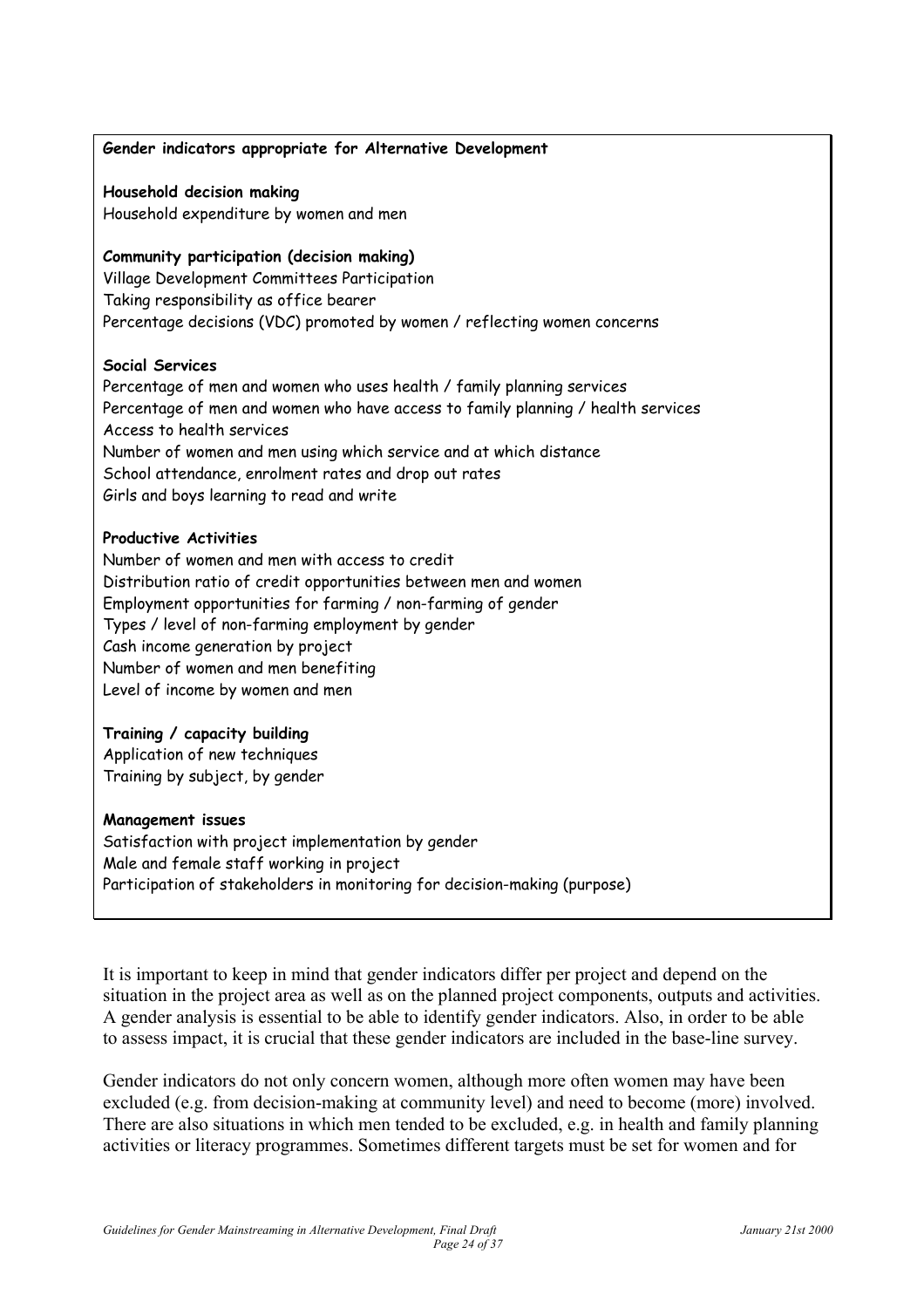men because their starting situation is different, e.g. target levels for increase in functional literacy would be different .

#### **Issues to keep in mind:**

- The number of indicators best remain "limited", not to overload the project staff/monitoring unit; some indicators are much easier (less time-consuming) to measure than others. However care must be taken not to select only the easy ones that are less relevant for gender mainstreaming;
- When identifying gender indicators, pay attention to how to verify these;
- The use of gender indicators can also be a means to raise the gender awareness of the project staff.

Regular data collection and analysis could best be done by staff who are directly involved in the implementation of activities. Collection and analysis of gender-disaggregated data can increase the gender awareness among the staff. They may become more attentive to differences between women and men in their daily work.

Monitoring can also be done in a participatory way, e.g., through an annual meeting with the villagers and concerned government and project staff. It is essential in the monitoring meetings that women participate equally and are actively involved in the discussions. The following key questions could be used to facilitate the discussion.

#### **Key Questions for Participatory Monitoring**

- What is the overall progress of the implementation of activities?
- What constraints are faced in the implementation of the programme? What constraints do women face? What constraints do men face? How can these be removed?
- Is there a need for additional activities? What is the need among women? What is the need among men?
- Do the participants investing labour and other resources actually benefit from the activities? Do all groups of farmers, women and men, equally benefit? How can differences be explained? Is there anything that can be done to make benefits more equally distributed?

# **Accountability mechanisms**

Effective gender mainstreaming requires appropriate accountability mechanisms in order to ensure the implementation of gender equality policies in Alternative Development programmes.

An important accountability mechanism is the monitoring and reporting system. It is important that this contains directions for inclusion of gender issues. Such systems include Annual Progress Report (APR) and Project Progress Evaluation Report (PPER).

It is essential that progress reports prepared by Alternative Development programmes include data and information.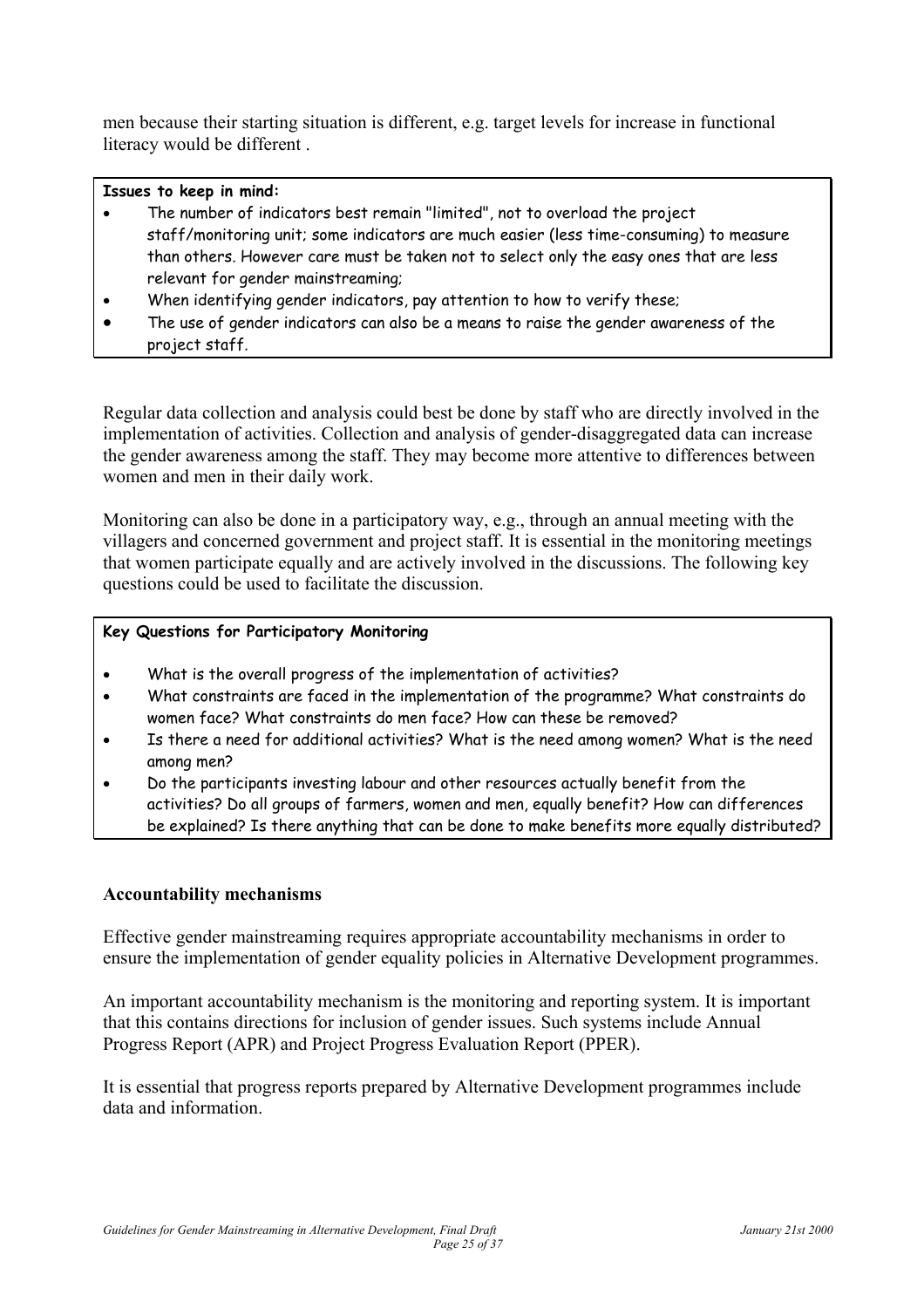#### **Project reports could include the following information, such as:**

- Men/women percentage share of participation in activities in relation to the specific context;
- Access to and control over resources by category of activities, for women and men;
- Access to and control over benefits by category of activities, for women and men;
- Impact on women, men, boys and girls of activities undertaken, by immediate objective;
- Percentage of positions held by women and men in management committees of community organisations.

On the basis of the gender-disaggregated data, an analysis of specific gender constraints can be made and strategies described to overcome these constraints.

In internal and external evaluations to assess the impact of the project, the impact on the gender situation (gender equity) in the project area needs to be included. In case of external evaluation missions it is important that a gender perspective is included in the Terms of Reference and gender expertise is present in the team.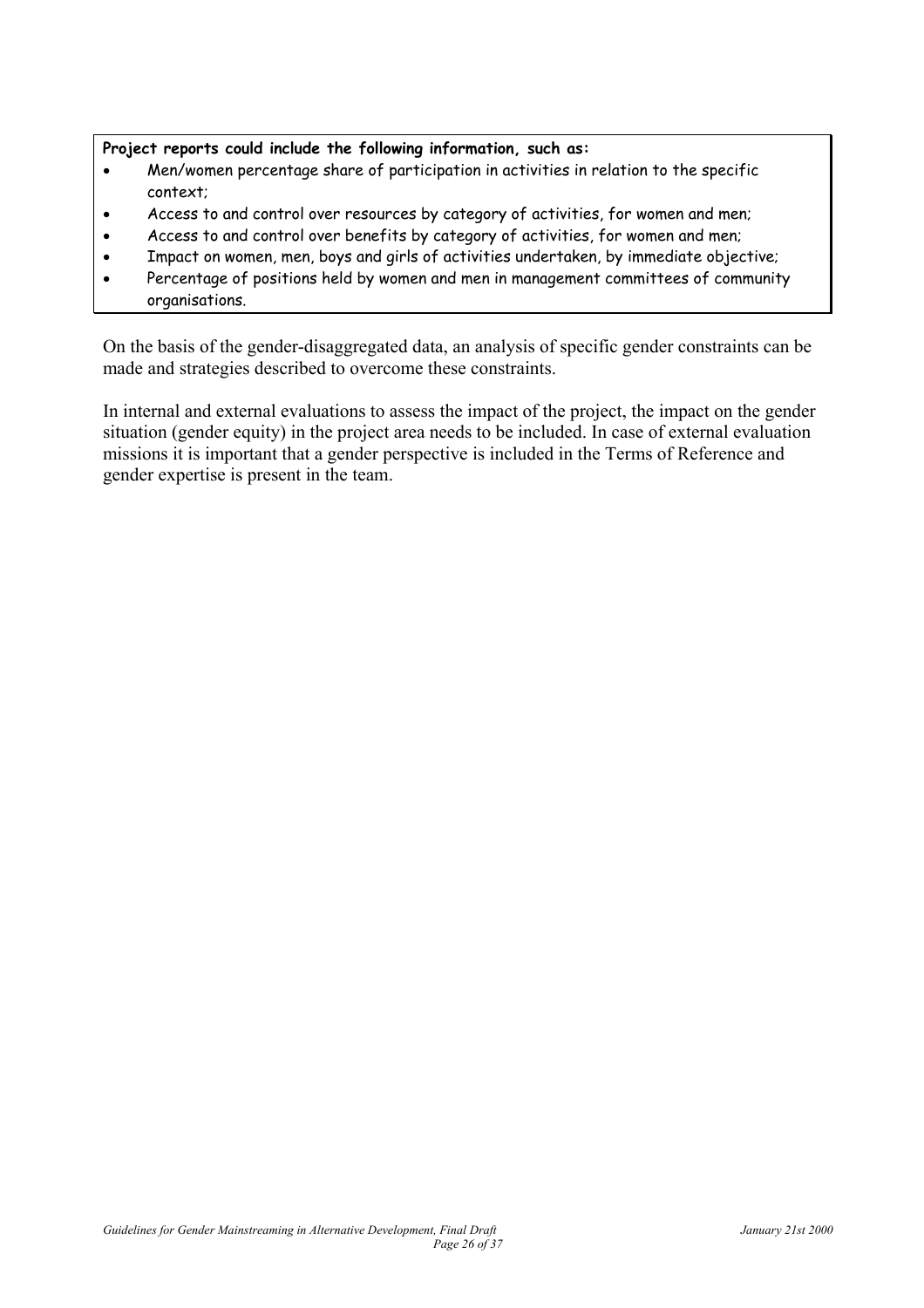# <span id="page-26-0"></span>**4 UNDCP staffing policy and management in Alternative Development**

# **4.1 UNDCP Staffing Policy in Alternative Development**

Job-descriptions of technical staff and terms of references of consultants (both local and international) would need to make references to gender mainstreaming. For example, this can be formulated as "in all duties gender perspectives need to be take into consideration".

# **Alternative Development Project staff**

Staffing policy at project level relates both to the attempt to increase the percentage of female professional staff, as well as the possible inclusion of someone with gender expertise in addition to a technical capacity in the project teams.

An increase in the participation of female professional staff, is recommended for successful gender mainstreaming. The aim could be to appoint 50% female staff. However, most projects encounter difficulties in finding sufficiently qualified women professionals, who are also willing and able to work in the, often remote, project areas.

It is therefore necessary to identify the constraints which inhibit recruitment of female field staff, and to design employment packages which make special provision for recruitment of women. Such special provisions could include a variety of special conditions: recruitment of husband and wife together; special education support packages for children; housing for an accompanying family member where local norms preclude women living alone; special hostels for staff; lower formal education requirements where special knowledge and skill training can be sufficient for fulfilling work requirements; and/or special hardship allowances.

Constraints in identifying suitable female staff could be overcome by finding alternatives for regular recruitment procedures (like advertisements in newspapers). Recruitment of female staff could for example be attempted through networking, asking suggestions for suitable candidates from other institutions and informing them of vacancies. Institutions to contact could include Universities and Colleges, other projects, donor agencies, government organisations, NGOs, etc. Recruitment of (female) staff from the project area itself is recommended, although few candidates with sufficient educational background may be found. Additional training to promising local candidates could be considered.

In addition, working conditions for female staff could be improved through provision of suitable transport conditions, giving women the opportunity to get a driving licence and possibilities for child-care facilities could be explored. Other special employment conditions could also be considered. For example, husband and wife teams could be recruited, and housing could be provided for staff with accompanying family members (including parents or siblings if there is no spouse).

In addition, in working with ethnic groups, and especially with women, it is important to engage local staff who originate from the project area or same ethnic group, who speak the local language.

For effective gender mainstreaming, gender expertise needs to be present in the project or technical assistance team. Ideally, technical staff who also have knowledge and experience in gender issues could be recruited. If, as is more often the case, the majority of the project has no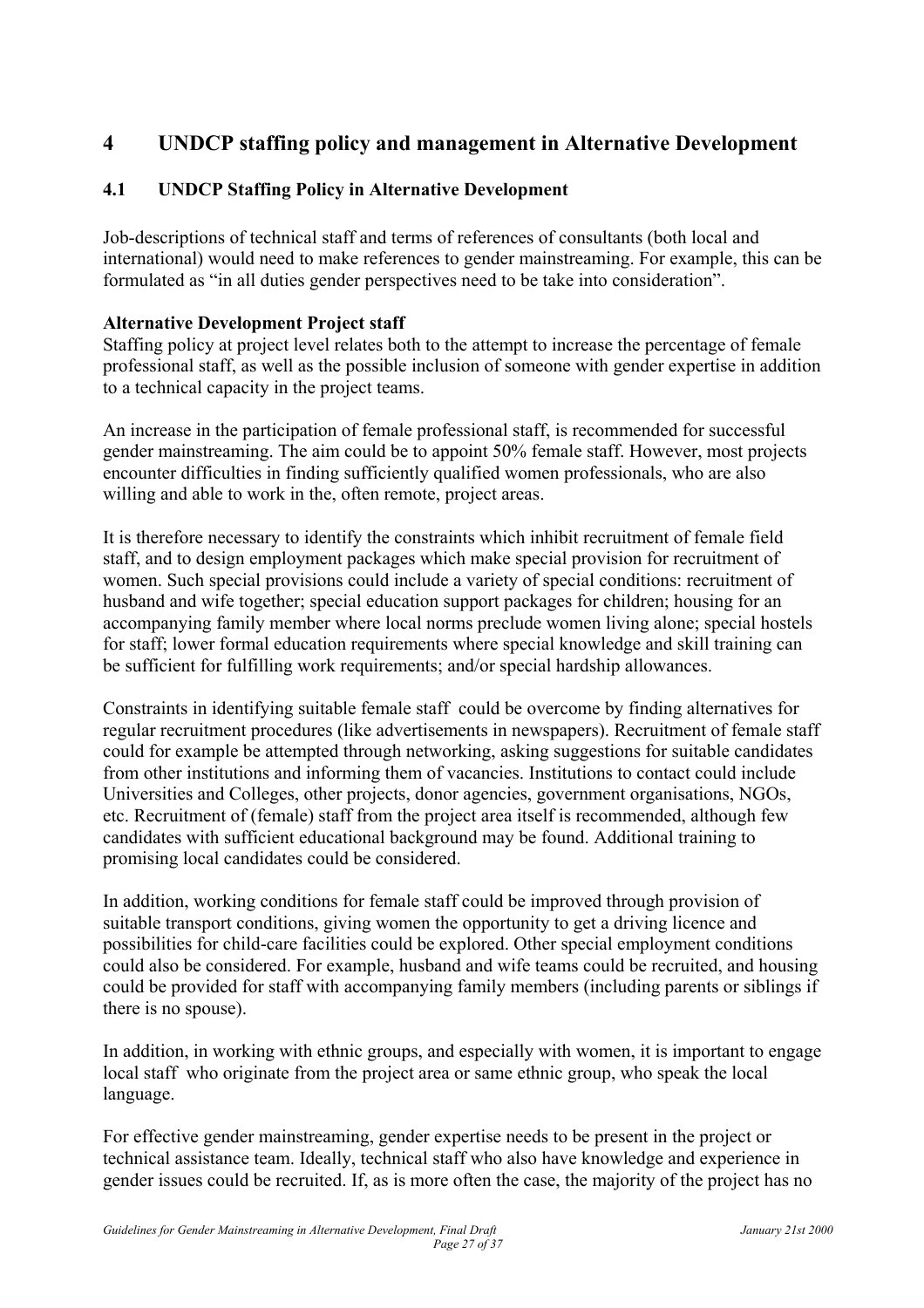or limited gender knowledge, the recruitment of a person with gender expertise is recommended.

#### **Main Duties**

The main duties of the person with gender expertise would generally be:

- to carry out a gender analysis (if not yet included in the project preparation phase);
- to elaborate a gender strategy for the project in cooperation with the other project staff;
- to organise or conduct gender awareness training for own project staff and for others involved in the project;
- to assist project staff in all project sections to incorporate gender perspectives in their personal work plan;
- to assist and advise all sections in preparation of gender sensitive work plans;
- to assist the monitoring and evaluation unit to identify gender indicators, to include genderdisaggregated data and to incorporate gender considerations in impact evaluation studies; and
- to maintain linkages with (gender experts of) other projects to exchange experiences.

In the absence of gender expertise among the project staff, it is advised to recruit external consultants to undertake these tasks as early as possible, rather than delay them until such a person can be added.

It may be most strategic to locate the person with gender expertise either in the monitoring and evaluation section or as an advisor to project management, in order to stress the relevance of gender issues to all technical units.

# **Country and Regional Representation**

In countries where Alternative Development projects and programmes are a major part of the country portfolio, gender expertise would need to be included in the Country Representation office or Project Facilitating Unit (if applicable). This person, or persons, could support UNDCP at the country level in ensuring appropriate gender mainstreaming in project formulation, implementation, M&E and capacity building activities.

# **Consultants**

One of the selection criteria for technical consultants recruited for Alternative Development needs to be their knowledge and experience in gender issues. Staff from UNDCP headquarters could assist the country offices by sending CVs of suitable consultants to country offices. It is crucial that gender is also referred to in the job description or Terms of reference for all relevant external consultancies.

# **UNDCP Headquarters**

Gender expertise at UNDCP Headquarters could assist the Country offices and project in gender mainstreaming, as well as to review and comment on gender mainstreaming approaches in proposed Alternative Development projects.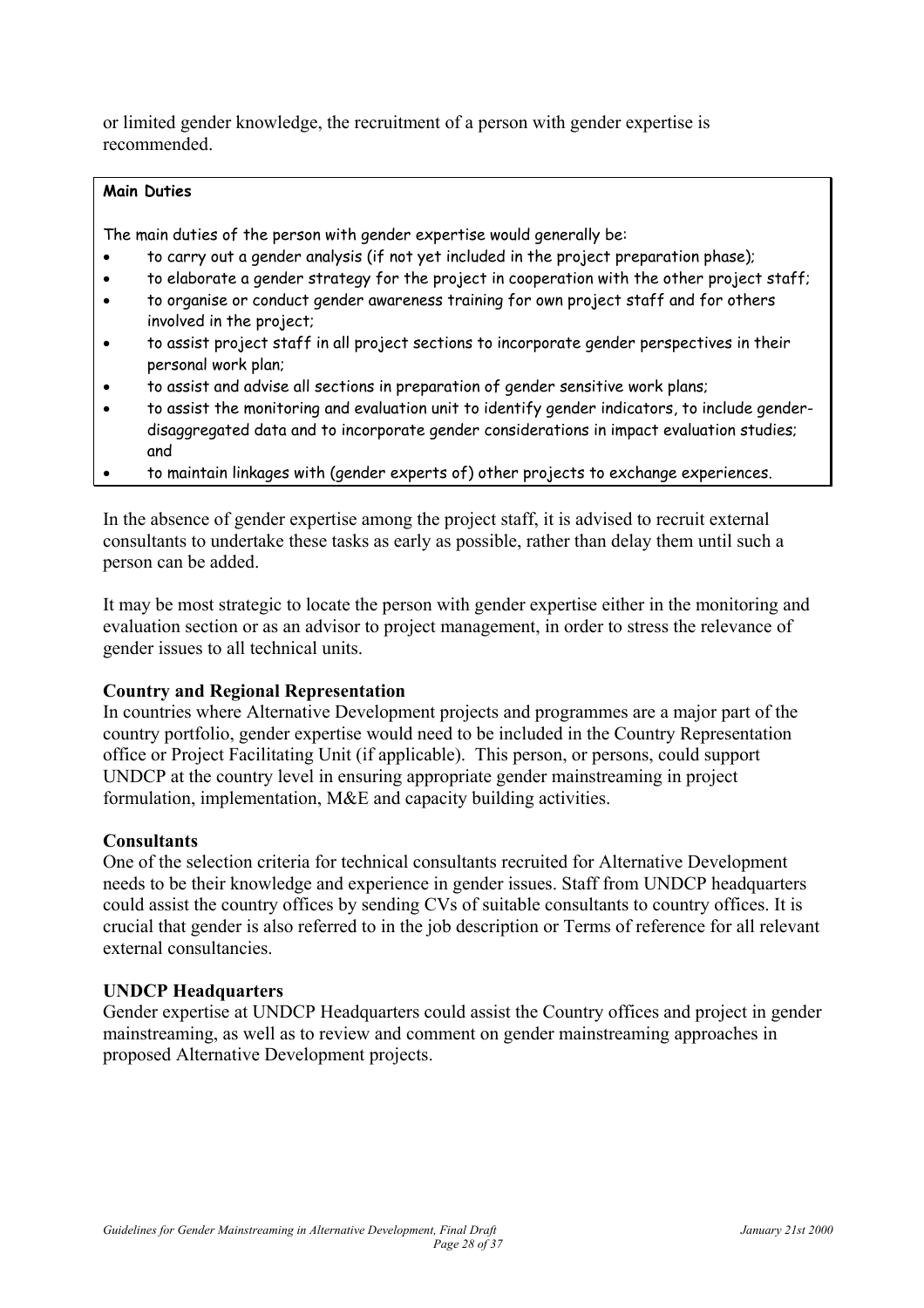# <span id="page-28-0"></span>**4.2 Gender Awareness**

The location and project specific gender information collected during formulation and base-line survey, should be used as a starting point for formal and informal gender awareness training to be conducted for target groups of villagers, government counterparts at district and provincial level, project management, project staff and visiting consultants.

It is essential that the staff fully understand the existing productive, reproductive and community roles of women and men in current drug production systems and Alternative Development. In addition, they need to be aware of how to integrate this knowledge in how they plan and implement their professional activities, for example by preparing a personal work plan. These could be linked to the formulation of annual work plans. Staff capacity building can be in the form of special training sessions on gender. It can also be done on a more regular basis, for example in the form of discussions on gender issues during staff meetings. Furthermore, the capacity building of staff members through training in gender-sensitive participatory planning and group facilitation methods is recommended.

Gender experts recruited by the project could organise or conduct gender training. Alternatively, suitable national or local institutions could be identified to provide gender training. The gender training curriculum must be prepared or reviewed jointly by the training institution and project management/government staff, in order to ensure its suitability at a particular stage in the project. Appropriate gender training material would need to be designed, for example, on data collection, monitoring & evaluation, participatory planning processes.

Gender analysis and studies conducted in the project area, either by the project or by other projects or organisations, must be translated in the local language and be made available to all staff members and government agencies.

# **4.3 Gender Focal Points**

In countries where Alternative Development projects and programmes are a major part of the country portfolio, it is important to appoint gender focal points at Country Representation level. Alternatively establish close links with the official UN Gender Advisor / Focal Point in the country.

Gender focal points would need to actively network and cooperate with gender focal points of other UN agencies and bilateral donor agencies, as well as network with the National Machinery for the Advancement of Women and NGOs. They would also provide guidance to UNDCP staff on gender mainstreaming, including staff at the representation, project staff and consultants/missions.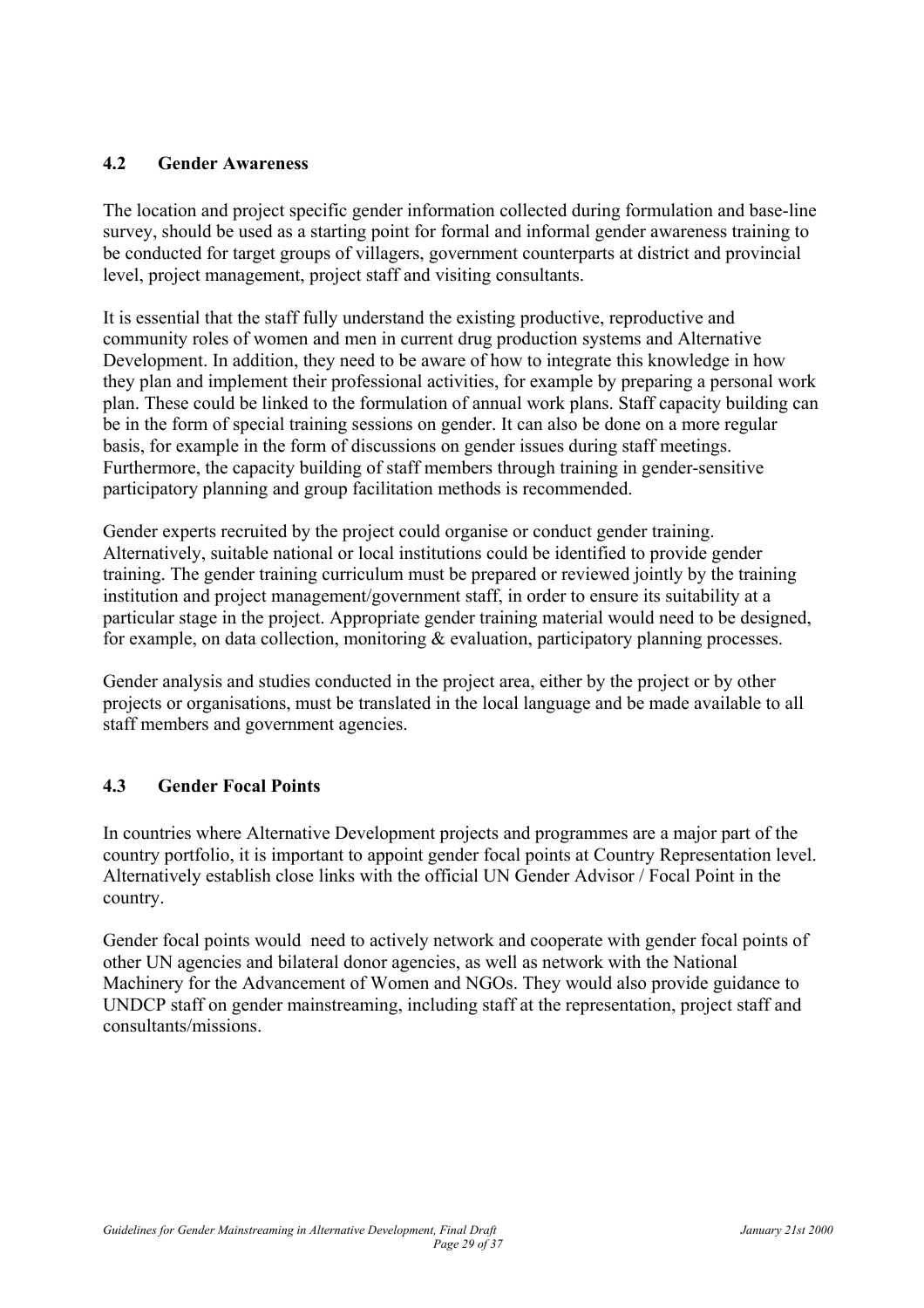# **Gender Information Kits**

UNDCP Representation Offices are advised to have kits of gender material ready for distribution to visiting missions and consultants. These gender information sets could for example include:

- Gender briefing or fact sheets prepared by UNDP, FAO, etc.;
- Country reports and data on the situation of women and men prepared by national women's organisations, Statistical bureau, etc.;
- Relevant studies and reports on gender issues in drug production and abuse;
- Names, addresses and telephone numbers of gender focal points in Ministries, UN agencies, bilateral agencies, NGOs, etc.;
- Addresses of libraries/resource centres for additional information collection.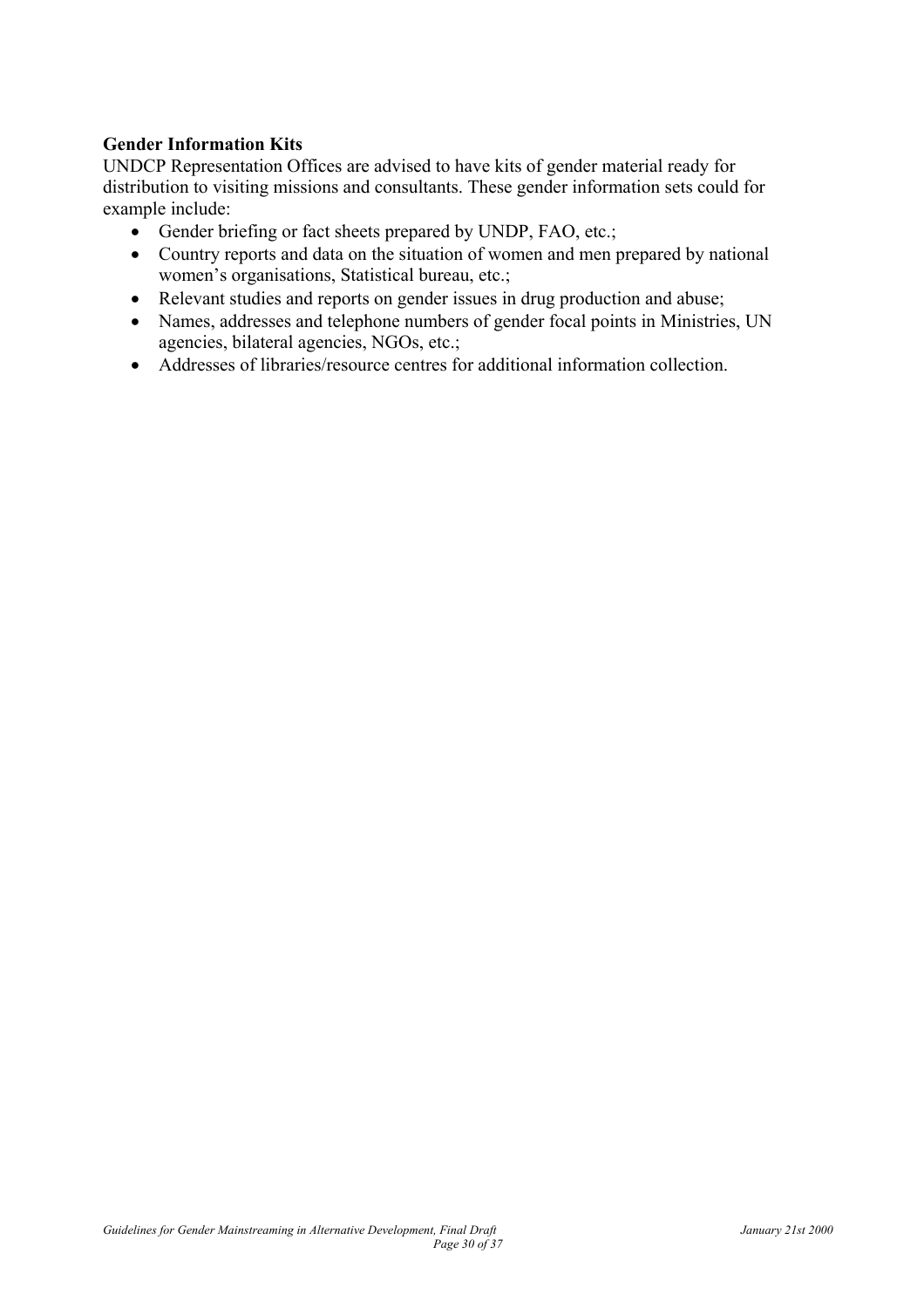# **REFERENCES**

Commission of the European Communities, 1993. Women and Development – a guide to gender issues. Cooperation with Latin American, Asian and Mediterranean countries, Management of the Project Cycle, Brussels.

ECOSOC. 1997. Coordination of Policies and Activities of the Specialized Agencies and other Bodies of the United Nations System related to the following Theme: Mainstreaming the Gender Perspective into all Policies and Programmes in the United Nations System. Geneva.

LCDC/UNDCP. 1998 National Opium Survey 1997 / 98 – Draft Report, Vientiane.

UNGASS. 1998. Special Session of the General Assembly Devoted to Countering the World Drug Problem Together. 8-10 June 1998. Political Declaration. Guiding Principles of Drug Demand Reduction and Measures to Enhance international Cooperation to Counter the World Drug Problem. Vienna.

UNDCP. 1999. A Balanced approach to Opium Elimination in Lao PDR. Strategy Summary. UNDCP Vientiane.

World Bank. 1997. Participatory Tools and Techniques: A Resource Kit for Participation and Social Assessment. Stakeholder Analysis Module II, compiled by Jennifer Rietbergen-McCracken and Deepa Narayan. Social Policy and Resettlement Division, Environment Department. New York.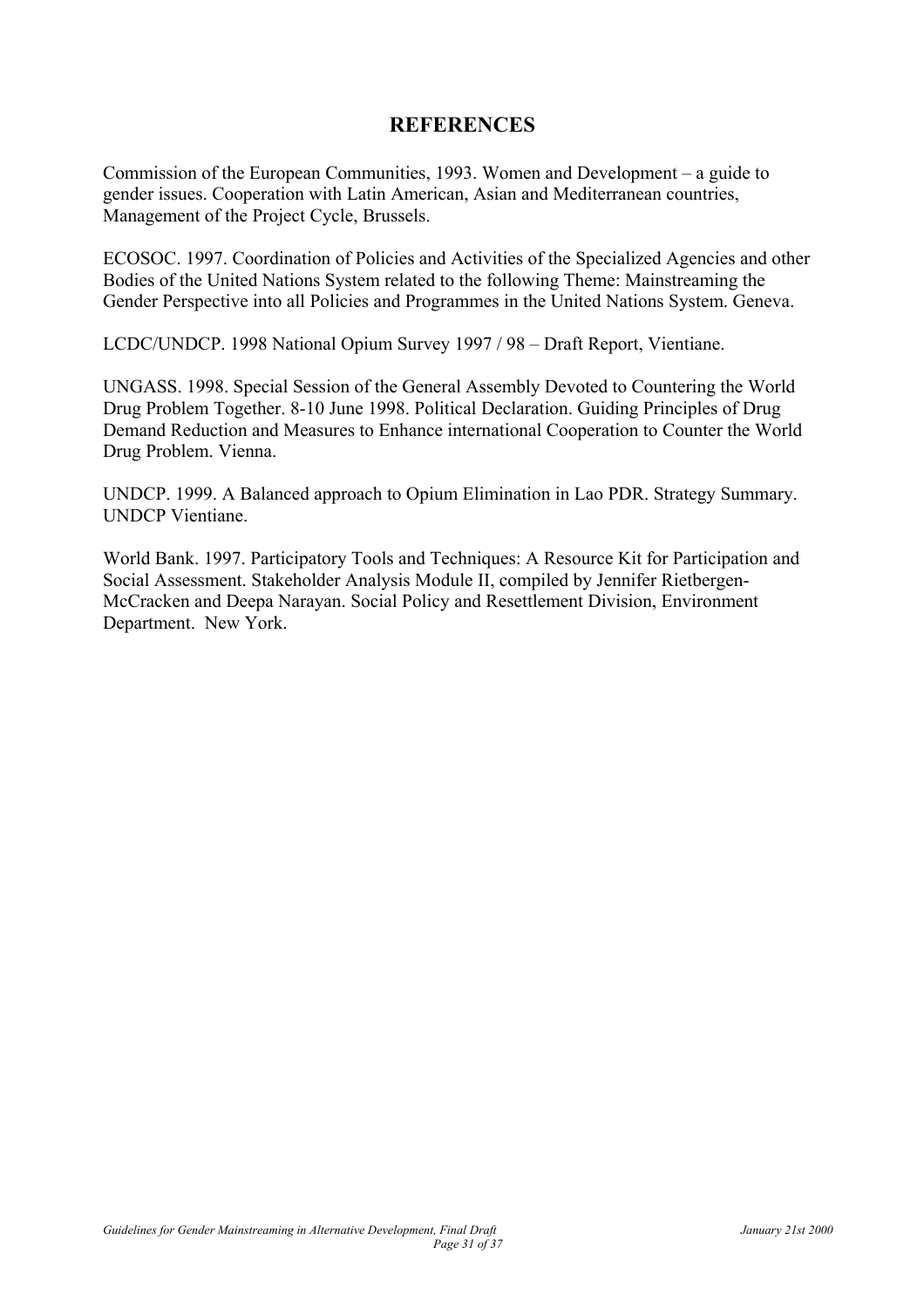#### **Annex 1: Seasonal Calendar**

#### **PURPOSE**

Seasonal Calendars are tools that help us to explore changes taking place over the period of a year. Calendars can be used to study many things such as how much work people have at different times of year or how their incomes change in different periods. It can also be used to show the seasonality of other important aspects of livelihoods such as food and water availability. It can be used to explore problems and needs.

#### **PROCESS**

Work with focus groups of women and men. Find a large open space for each group. Calendars can best be drawn on a large paper with markers.

Draw a line all the way across the top of the paper. Explain that the line represents a year -- and divide the year on the basis of the annual calendar that women and men are familiar with.

It is usually easiest to start the calendar by asking about rainfall patterns. Ask the participants to put maize kernels under each month of the calendar to represent relative amounts of rainfall (more kernels equal more rain). Explain that 10 maize kernels represents the maximum, and no kernels the minimum.

Once the rainfall calendar is finished, you can draw another line under it and ask them to make another calendar, this time showing their labour for agriculture (putting more kernels over the time periods of high labour intensity). Make sure the labour calendar, and all subsequent calendars, are perfectly aligned with the rainfall calendar.

This process is repeated, one calendar under another, until all the seasonal issues of interest are covered, such as agricultural labour, off-farm labour, food availability, water availability, human disease occurrence and animal disease occurrence. Put a symbol or sign next to each calendar to indicate the topic, or write it down when all participants are literate.

As much as possible ask the participants also to describe the seasonal patterns, by discussing details of each calendar. Use the following questions for further analysis.

# **Tool: Seasonal Calendars**

•

women? for men? Are there daily, seasonal or yearly labour peaks and shortages?

• •

food supply, rainfall and labour or food availability and disease occurrence.

**MATERIALS:** Maize kernels, large paper and markers.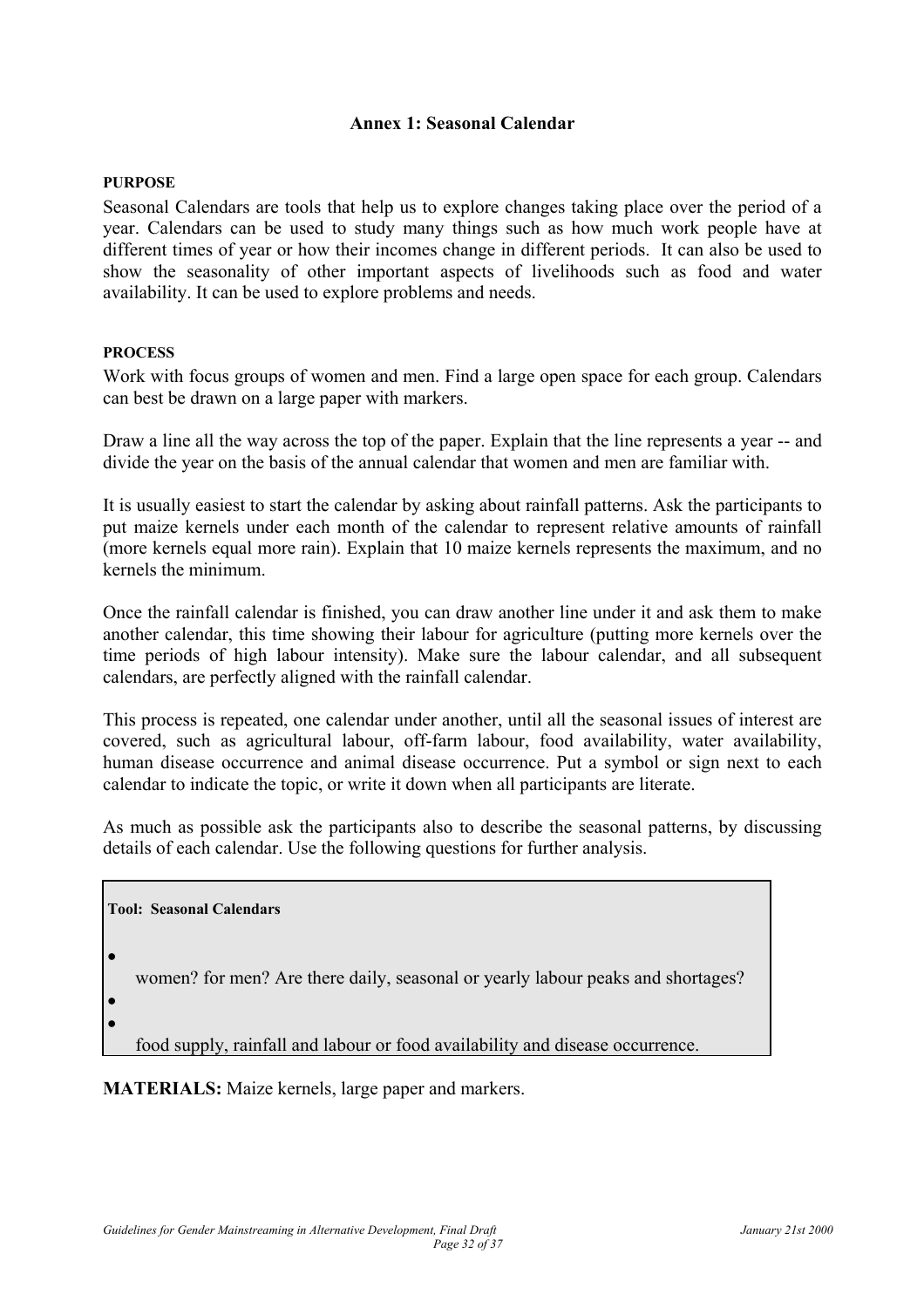|                        | Jan. |  |    |    |  | Feb. March April May June July August Sept. Oct. Nov. Dec. |  |    |  |
|------------------------|------|--|----|----|--|------------------------------------------------------------|--|----|--|
| Rainfall               |      |  | 14 |    |  |                                                            |  |    |  |
| Agricultural<br>labour |      |  |    | 10 |  |                                                            |  | 10 |  |
| Off-farm labour        |      |  | 4  |    |  |                                                            |  |    |  |
| Food availability 3    |      |  |    |    |  |                                                            |  |    |  |
| Human diseases         |      |  |    |    |  | 10                                                         |  |    |  |
| Animal diseases        |      |  |    |    |  |                                                            |  |    |  |

EXAMPLE**: Seasonal Calendar prepared by Hmong women and men, Luong Thuong Commune, Na Ri District, Ban Can Province, Vietnam.**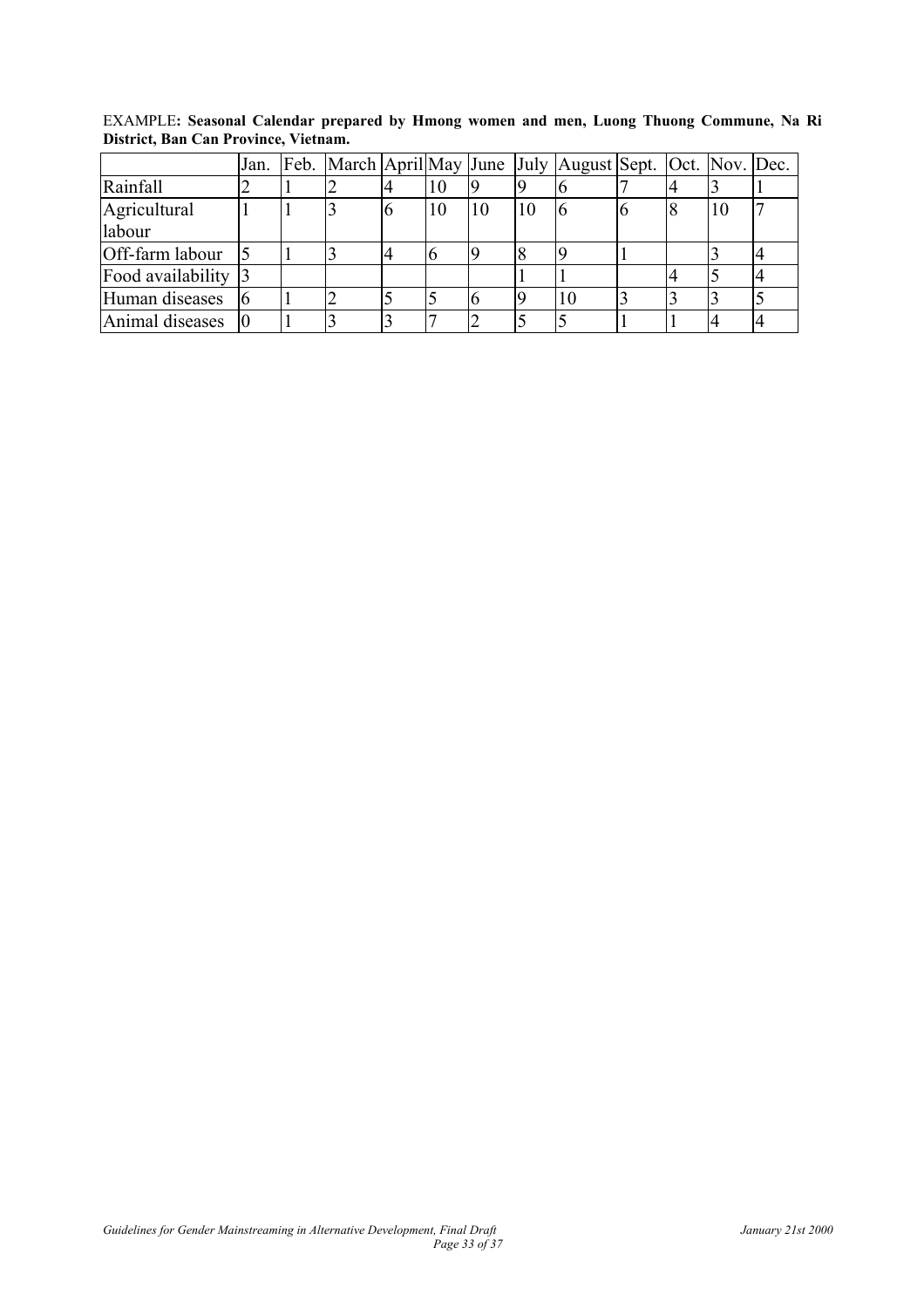#### **Annex 2: Problem Ranking and Problem Analysis Chart**

#### **PURPOSE**

The different problems are presented and discussed with the community as a whole, showing where different people's constraints overlap and where they differ. This also allows for an expanded discussion of the causes of the problems, as well as current coping strategies. Coping strategies are important to learn about because they may be strategies that can be built upon for improvement. The Problem Analysis Chart also looks at *opportunities* for development, possibly with external support.

#### **PROCESS**

#### **Problem Ranking**

Organise two separate groups of maximum 10 participants each: one group of women from the same ethnic group, and one group of men from the same ethnic group. Ask the participants to think about their problems. In discussion, ask them to list all the problems of importance to them.

Next, rank the problems according to importance. This can be done for example through a voting system. Give each group member three maize kernels. Ask them to put one maize kernel next to what they personally consider their three main problems. After all group members have contributed their three maize kernels, analyse the result. More maize kernels equal more importance.

#### **Problem Analysis Chart**

Select the three main problems. Prepare the Problem Analysis Chart listing down the far left column the three priority problems identified by the group. Discuss the causes and effect of these problems. In the second column, list the causes of the problems as identified.

Then ask people to explain what they currently do to cope with their problems. List the coping strategies in the third column. Finally, with specific reference to each problem discuss opportunities for improvement. List the solutions in the fourth column. A representative of each group should present the group's findings to the plenary meeting, followed by a plenary discussion.

**Tool: Problem Ranking and Problem Analysis**

the same for everyone?

•

•

women go further and further to fetch water in the dry season.

implemented locally? Which require external assistance? •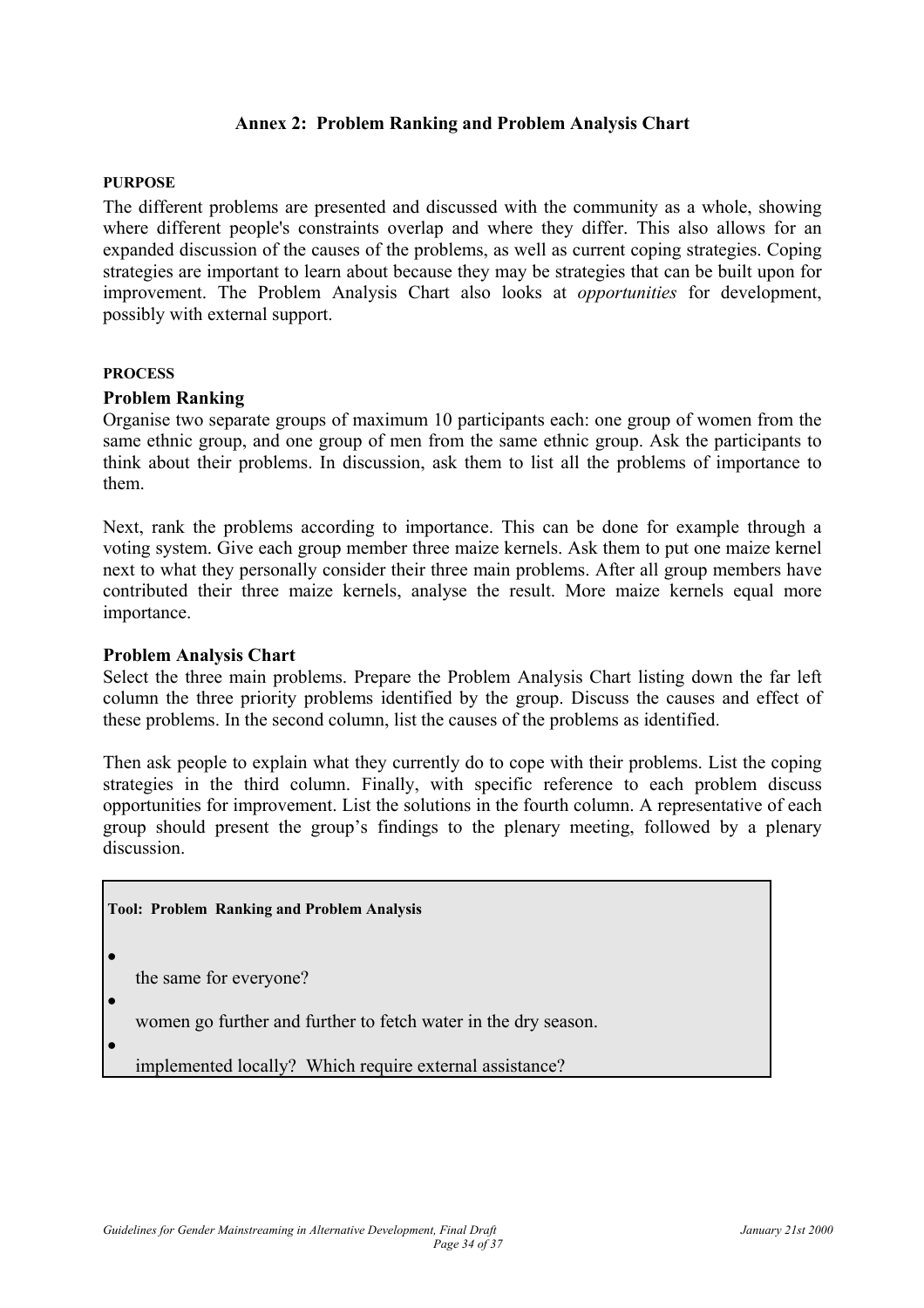#### **MATERIALS: Flip chart paper, markers and maize kernels.**

| Problem                | Cause                   | Coping Strategy      | Solution                       |  |  |
|------------------------|-------------------------|----------------------|--------------------------------|--|--|
| 1. Food Shortage       | Lack of cultivation     | Wage Labour          | Food Support                   |  |  |
|                        | land                    | for<br>other<br>Look | Assistance<br>buy<br>to        |  |  |
|                        | Weather<br>is<br>not    | sources of income    | food                           |  |  |
|                        | favourable              |                      |                                |  |  |
| 2. Lack of cultivation | Too many children,      | Try to follow family | <b>New</b><br>varieties<br>-of |  |  |
| land                   | divides<br>inheritance  | planning             | maize, higher yields           |  |  |
|                        | the land                | Increase<br>cropping | Fertiliser                     |  |  |
|                        | Lot of rocky, infertile | intensity            |                                |  |  |
|                        | land                    | Rotation of crops    |                                |  |  |
| 3. Lack of capital     | Nothing to sell to get  | $\boldsymbol{X}$     | from<br>Need<br>loans          |  |  |
|                        | money                   |                      | formal sources                 |  |  |

**EXAMPLE: Problem Analysis Tay women, Xuan Truong Commune, Bao Lac District, Cao Bang Province, Vietnam.**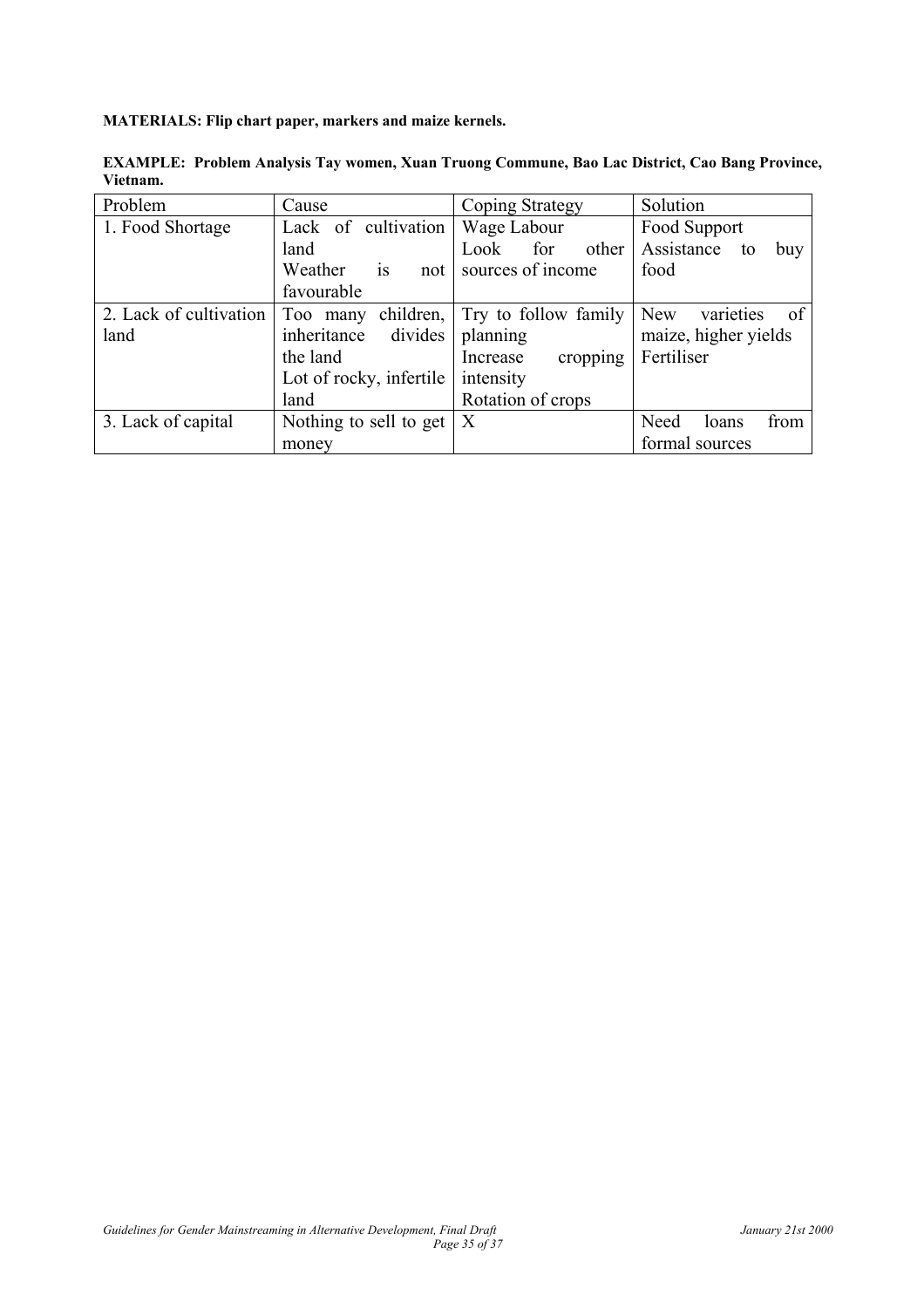#### **Annex 3: Venn Diagram of Stakeholders**

#### **PURPOSE**

The Venn Diagram of Stakeholders is a tool that helps us to understand *who* will be affected by proposed development activities. Stakeholders from within the community as well as outside have resources to invest in development activities. They will seek to invest those resources to minimise risk and maximise benefits. For this reason it is important to know who they are and where they stand before development action plans can be finalised.

A *stakeholder* is anyone who has interests in or is affected by a development activity. For example, a farmer is a stakeholder in relation to allocations of irrigation water from a common source or decisions about grazing rights on common land. The term can also be applied to groups, as when different groups have different interests in a certain resource, such as when trees are used by women for fruit, nuts and fodder, and by men for fuel and construction materials.

The extent of a stakeholder's interest in an activity is determined by the size of the "stake" which she or he has in it; in other words the extent to which that stakeholder will be affected by the decision.

Those most directly affected are the people whose livelihoods depend directly on the resource in question. Then there are those whose livelihoods may be affected through use of the resource by others, and finally those who, for various reasons, have strong views on the subject which they feel should be heard.

#### **PROCESS**

Plan and organise a meeting for the entire community. Make sure that it is scheduled for a time when both women and men can attend, including a mix of socio-economic groups. Also invite two or three technical experts from relevant outside agencies and organisations (preferably the same persons who participated in producing the Problem Ranking and Problem Analysis Chart and community planning activities).

Review the proposed development activities that were discussed earlier by the community members and outside experts.

Take one problem and its related set of proposed development activities at a time. Write these at the top of a flip chart paper. Then draw a large circle in the centre of the paper. Explain that the circle represents the community.

Ask the participants to name all the different *stakeholders* for those particular development activities. To help identify all the different stakeholders it is useful to look at the resources needed, discussing who would gain or lose by increased use of those particular resources.

For example, if the activity is vaccination of livestock, the *stakeholders* may include a wealthy village head who owns 10 head of cattle, the poor men who each own 2 head of cattle, as well as the female-heads of household who own 1 to 2 head of cattle. Stakeholders from outside the community may include the veterinary extension service and the livestock markets.